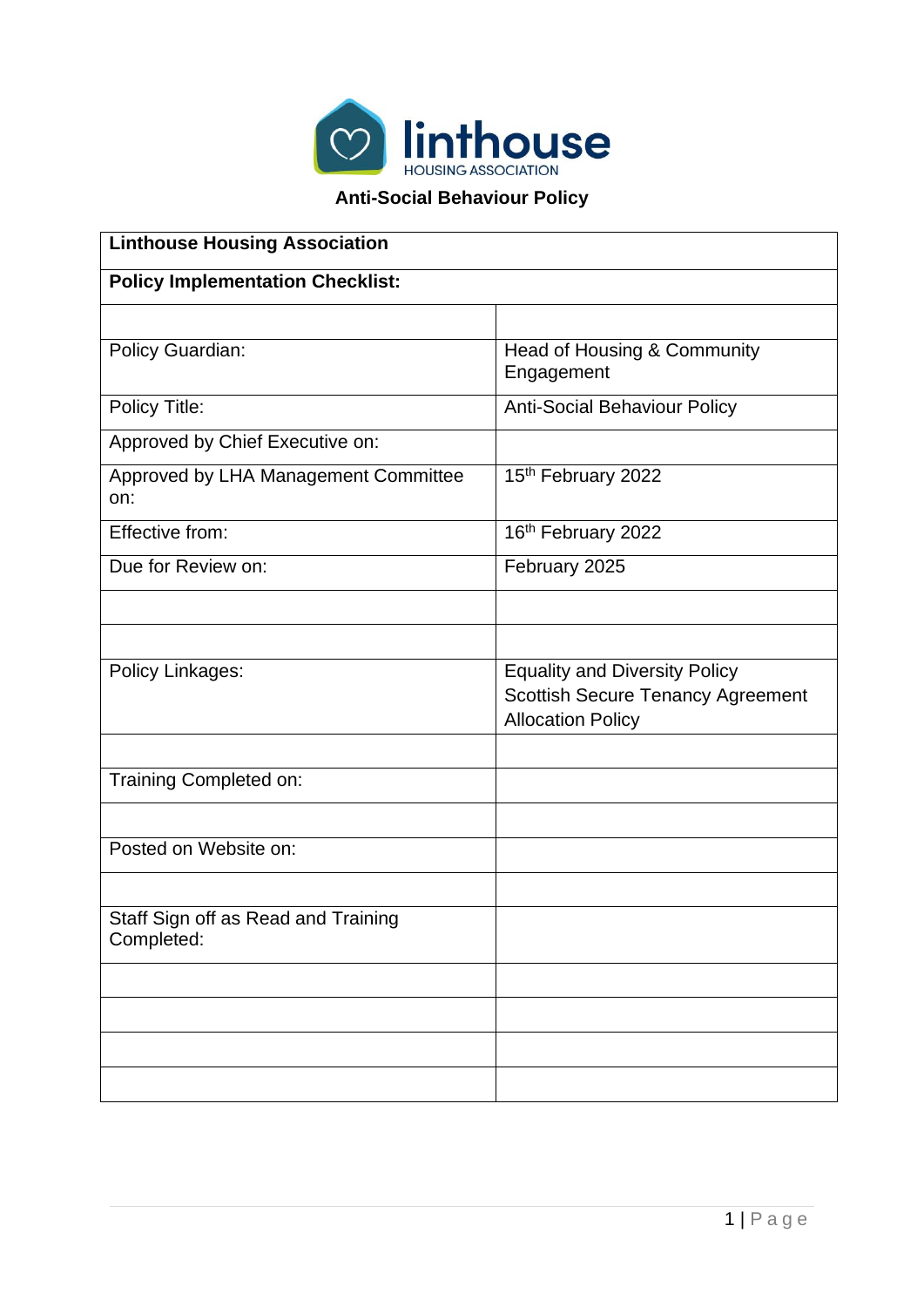# Table of Contents

| 2.3Scottish Secure Tenancy Agreement: Respect for Others  10     |  |
|------------------------------------------------------------------|--|
|                                                                  |  |
|                                                                  |  |
|                                                                  |  |
|                                                                  |  |
| 4.4Management Action: Intervention (Non-Legal Remedies)  15      |  |
|                                                                  |  |
|                                                                  |  |
|                                                                  |  |
|                                                                  |  |
|                                                                  |  |
|                                                                  |  |
|                                                                  |  |
|                                                                  |  |
|                                                                  |  |
|                                                                  |  |
| 4.6. Legal Remedies Short Scottish Secure Tenancy (Short SST) 18 |  |
|                                                                  |  |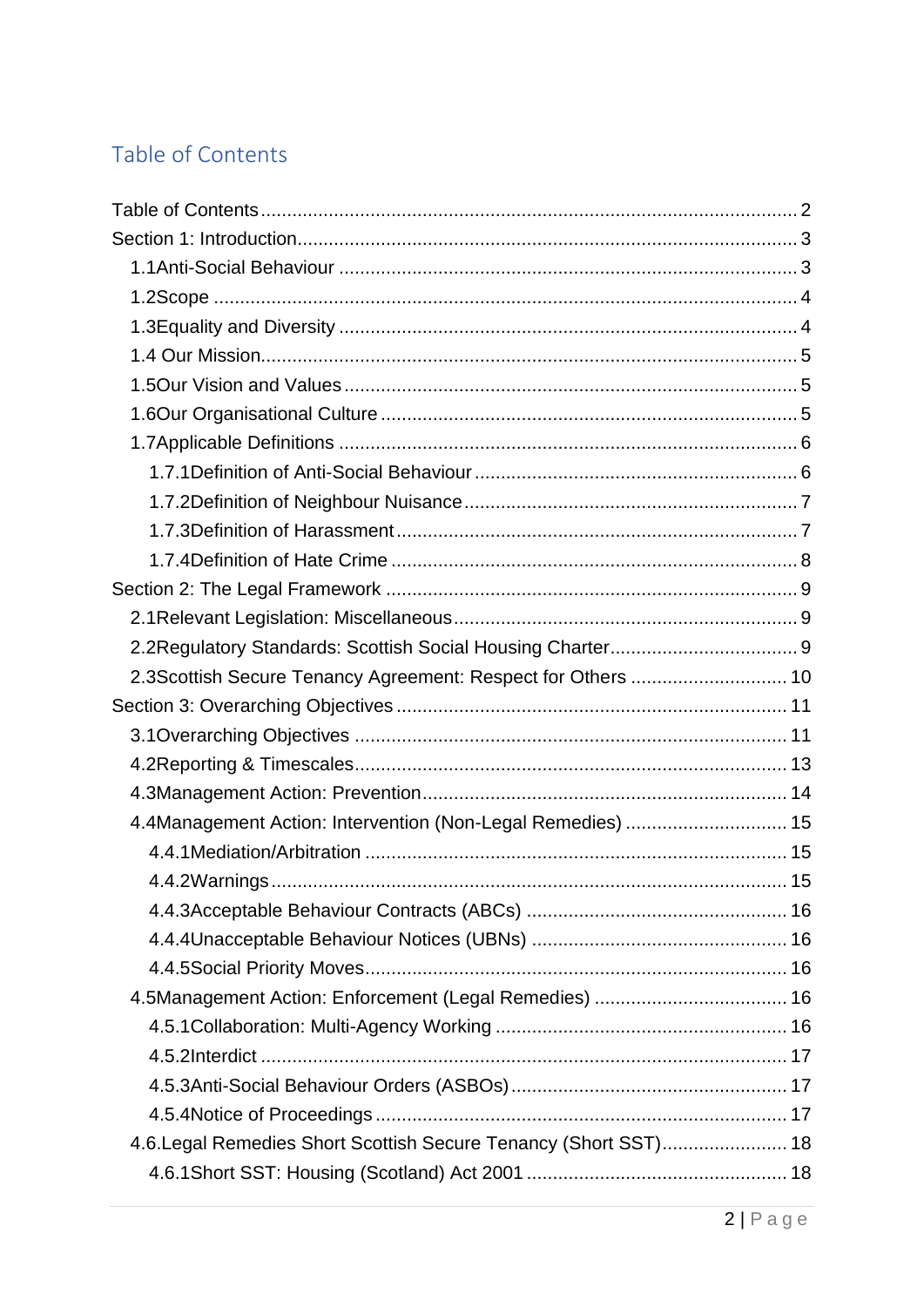| 4.8Supporting Victims, their Households and Witnesses and Perpetrators  23 |  |
|----------------------------------------------------------------------------|--|
|                                                                            |  |
|                                                                            |  |
|                                                                            |  |
|                                                                            |  |
|                                                                            |  |
|                                                                            |  |
|                                                                            |  |
|                                                                            |  |
|                                                                            |  |

# Section 1: Introduction

# 1.1 Anti-Social Behaviour

- 1.1.1 Linthouse Housing Association is committed to the provision of a safe, secure and pleasant environment for all tenants and residents. To this end, it is vitally important that we challenge and help resolve all forms of anti-social behaviour ('**ASB**'), to ensure we help maintain sustainable and thriving communities that our tenants want to live in.
- 1.1.2 This Policy sets out a framework for managing issues of ASB. It specifically considers neighbour nuisance, harassment and hate crime. ASB issues can range from failing to clean a close and noise pollution to more serious matters such as drug dealing and racism. We expect our tenants to respect the values and lifestyles of others within the local community, so that they can feel safe and enjoy their home and surroundings without undue disturbance from others.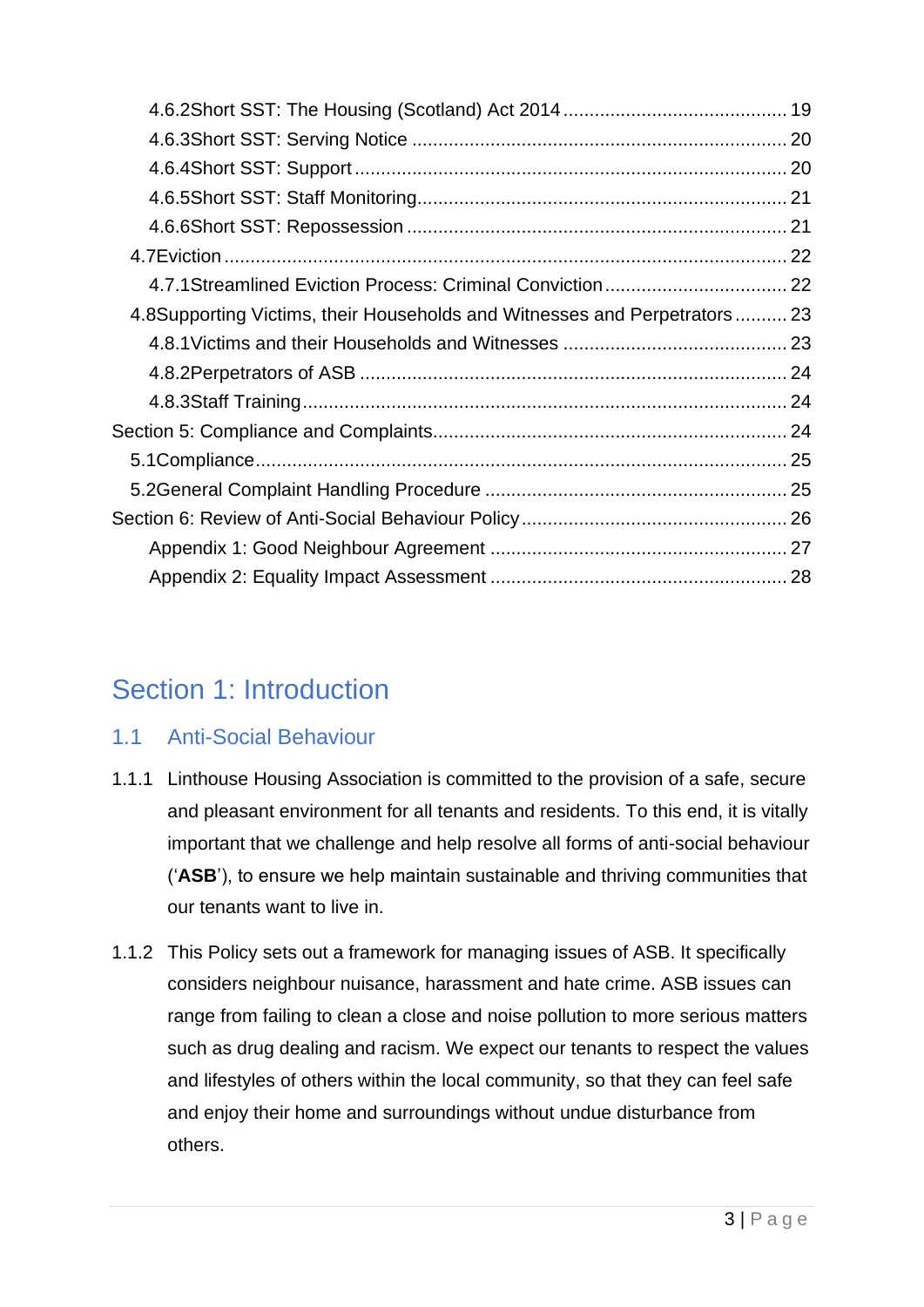- 1.1.3 In accordance with the Scottish Secure Tenancy Agreement ('**SST**'), all tenants are required to respect others and not behave in an anti-social manner or pursue a course of anti-social conduct.
- 1.1.4 This Policy seeks to ensure that the conditions of the SST in this regard are fulfilled, by preventing and tackling issues of ASB. This includes preventative measures, as well as both non-legal and legal remedies in line with a variety of intervention and enforcement mechanisms available to staff.
- 1.1.5 We will utilise all powers available to us to effectively manage incidents of ASB caused by, or affecting, our tenants. Where appropriate, we will take a multi-agency approach and work with other relevant agencies whose functions and remits support tenants and help manage certain aspects of ASB.
- 1.1.6 **Note:** In this Policy, anti-social behaviour is referred to as "ASB" and Linthouse Housing Association, "we".

### 1.2 Scope

This Policy outlines activities and responsibilities of the Housing & Community Empowerment Team for managing issues of ASB. The Policy applies to all tenants, in accordance with the SST. Please refer to Section 2.3 for further details on this.

In addition, this policy aims to deal with anti-social behaviour caused by other local residents or anyone who is identified as behaving in an anti-social manner in the local area.

# 1.3 Equality and Diversity

Equality and diversity reflect the core values of Linthouse Housing Association and we strive to ensure that they are embedded throughout all of our services, policies and decision making. We are committed to promoting an inclusive and diverse culture that treats every individual with dignity, respect and fairness. We will actively challenge discrimination and empower people to succeed.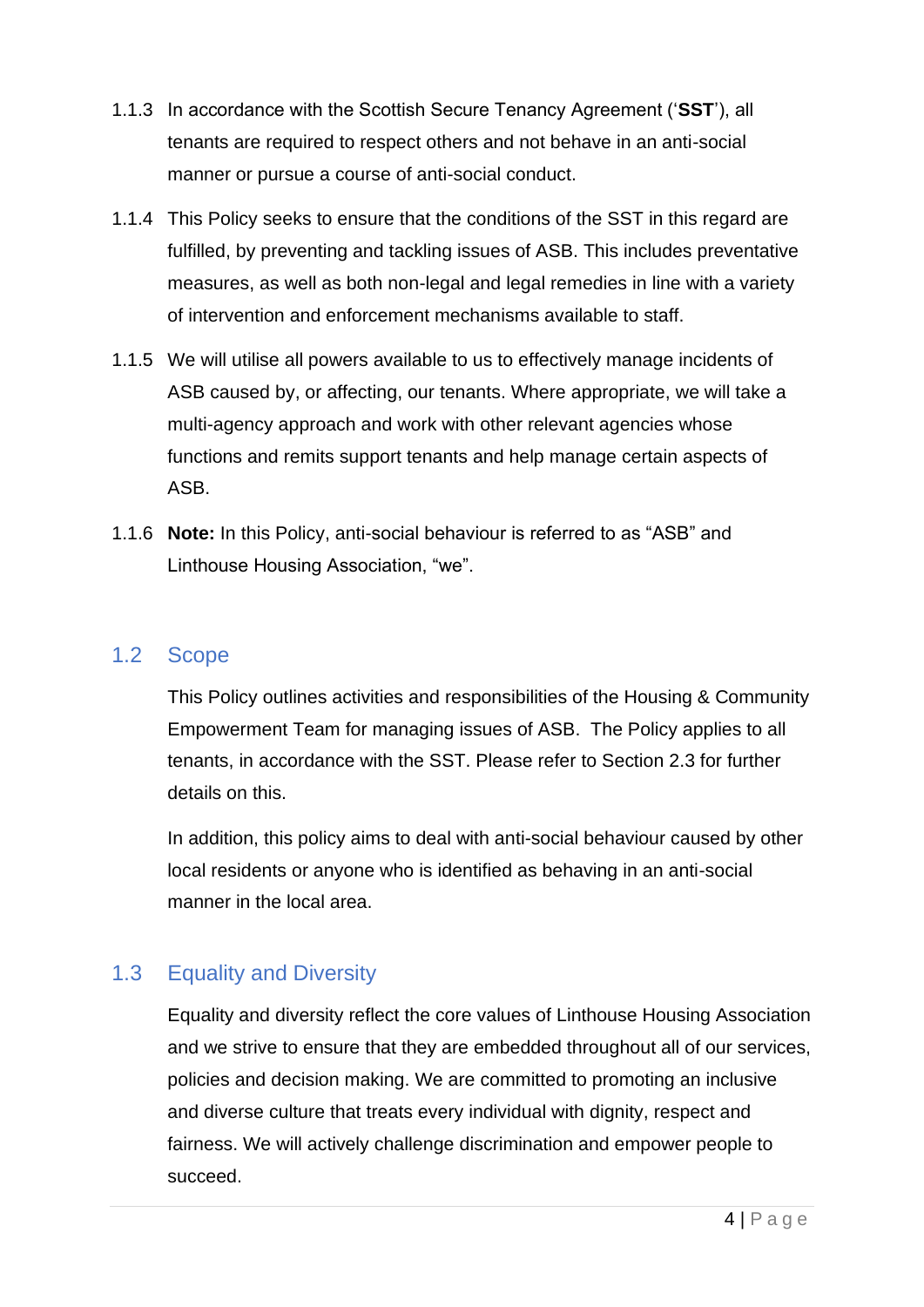If you require further information, please refer to our Equality and Diversity Policy.

### 1.4 Our Mission

The Anti-Social Behaviour Policy forms part of our mission to: "deliver high quality and cost-effective housing services designed to meet the needs of existing and future customers. To work in partnership with others to create thriving communities that people want to live and work in".

## 1.5 Our Vision and Values

Our vision is the creation and sustainment of lasting, unique, vibrant homes in stable, popular and ambitious urban communities. Our vision is underpinned by four core values which we apply to all areas of our business. These are to be:

- i. **C**ustomer Driven
- ii. **H**onest
- iii. **A**ccountable
- iv. **T**ransparent

## 1.6 Our Organisational Culture

Our **C.H.A.T** values as outlined, form the foundation of our **L**isten, **H**ear, **A**ct **(L.H.A)** customer excellence and organisational culture programme. All staff receive training at induction on customer service standards and the organisational culture we promote. This includes reference to our Equality and Diversity Policy and a requirement to treat colleagues, tenants, contractors, service users and any other stakeholders with dignity and respect.

The organisational culture we promote is based on finding solutions to suit customer needs regardless of individual differences.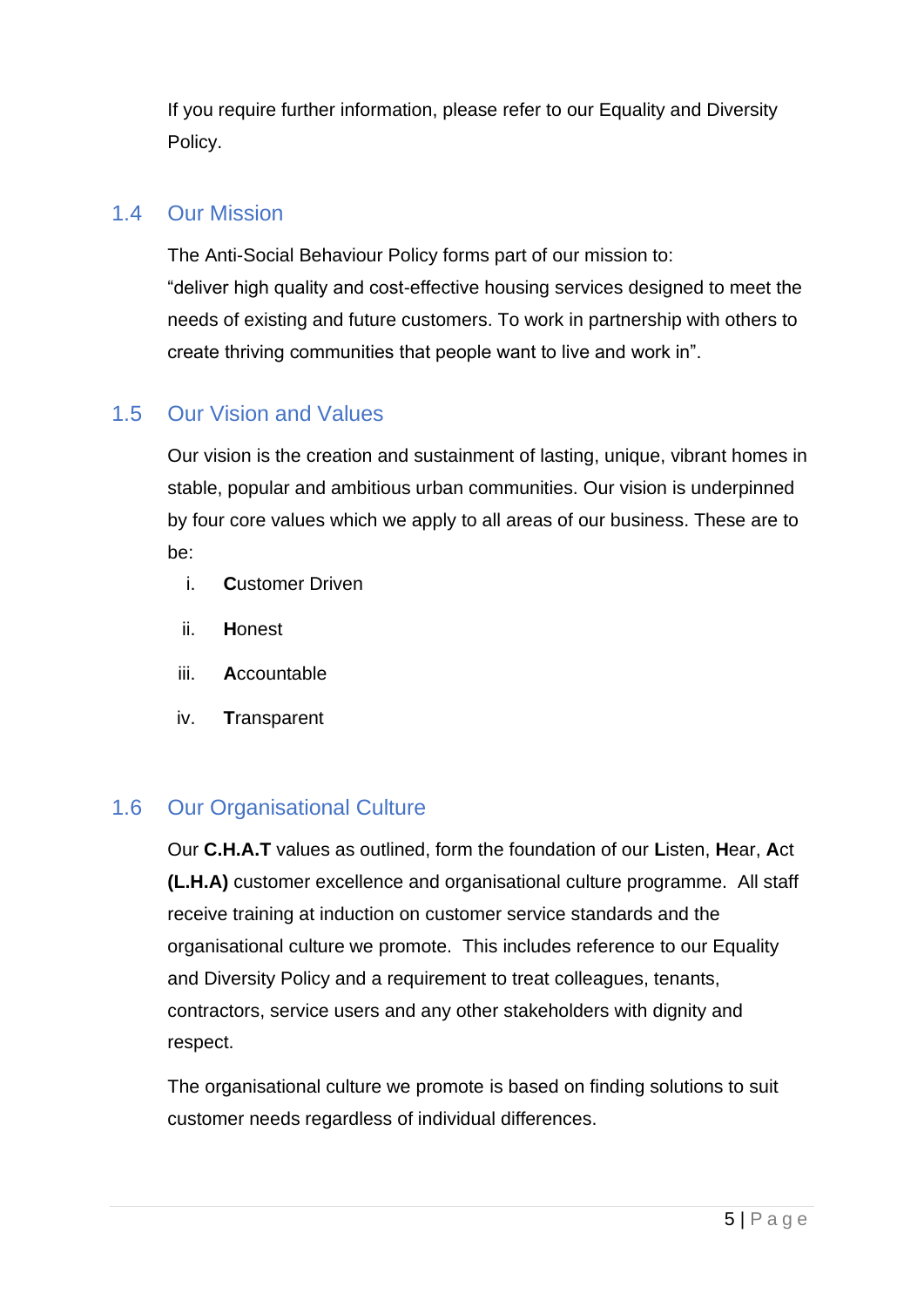- 1. **Listen** We are committed to listening to those we do business with, be that our customers, staff, stakeholders, regulators or funders, to ensure that our responses are reflective of what people are saying to us.
- 2. **Hear -** Once we listen and understand the need/demand/offer that is presented, we will ensure that we fully understand what is being said.
- 3. **Act -** Whilst we will think about what we do, we want to be known for acting swiftly to deliver solutions and for always keeping our promises.

Our Customer Service Standards aim is to ensure all of our service users receive an excellent standard of service. The Standards helps define what our customers can expect when contacting or engaging with the staff in our office. It is available on our website, direct from the office, or in other formats as required.

## 1.7 Applicable Definitions

#### 1.7.1 Definition of Anti-Social Behaviour

Section 143 of the Antisocial Behaviour etc. (Scotland) Act 2004 defines antisocial behaviour as a person who:

*"a) Acts in a manner that causes or is likely to cause alarm or distress; or* 

*b) Pursues a course of conduct that causes or is likely to cause alarm or distress, to at least one person who is not of the same household."*

*Section 143 also outlines that 'conduct' includes speech and that a 'course of conduct' must involve certain conduct on at least two occasions.* 

'Antisocial' is also described in our SST as conduct which is likely to cause alarm, distress, nuisance or annoyance to any person or causing damage to anyone's property.

The definition of ASB is therefore very wide in nature. As a result, neighbour nuisance, harassment and hate crime falls within its scope; however, these are defined independently below.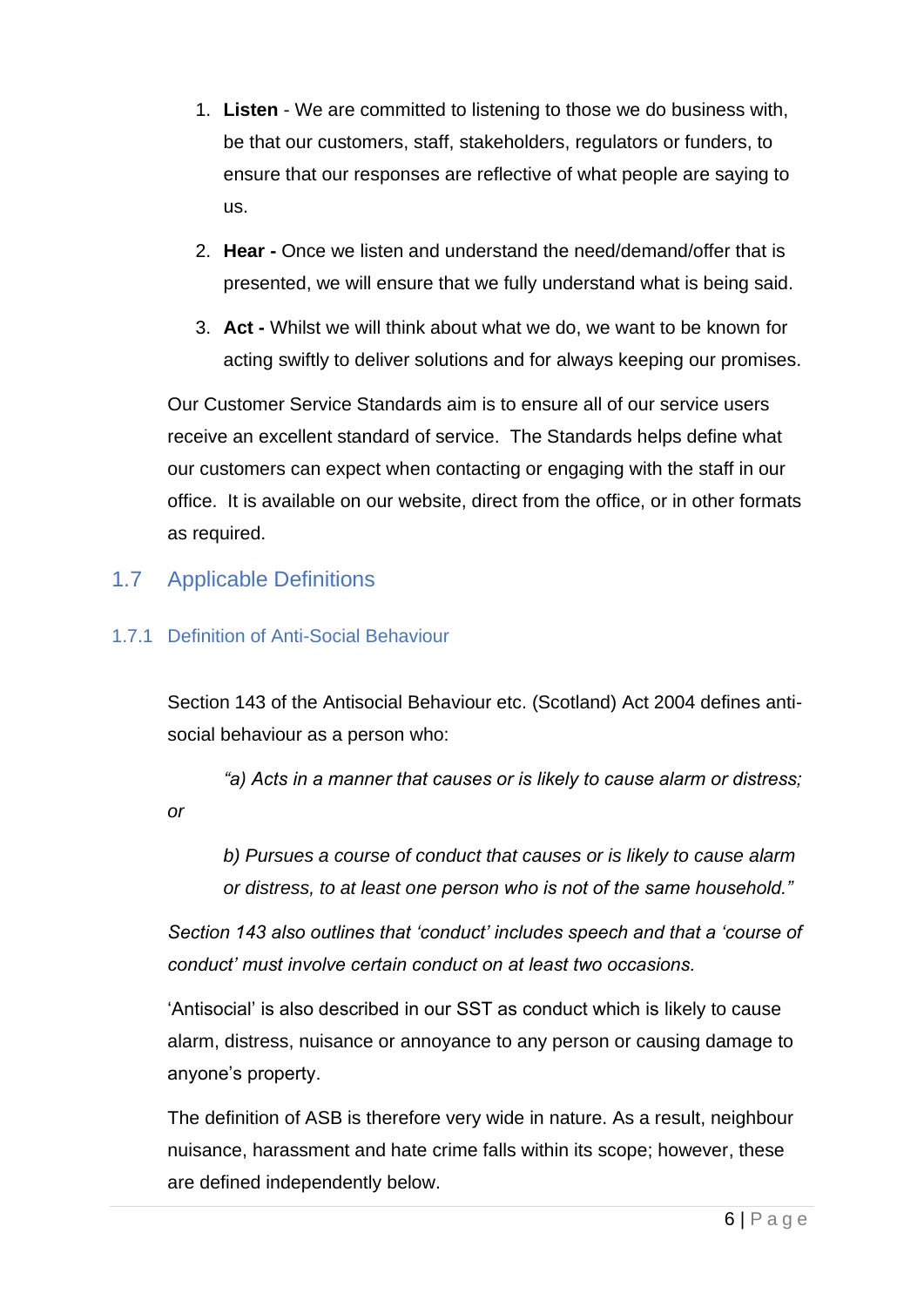#### 1.7.2 Definition of Neighbour Nuisance

Whilst neighbour nuisance is not explicitly defined in the legislation, our SST does provide various examples of what constitutes 'neighbour nuisance' with regards to ASB. Examples include: the ownership and management of pets & maintaining a garden. The list provided by the SST is not exhaustive, given that neighbour nuisance can also cover issues concerning noise and light pollution, dumping household refuse, fly-tipping, graffiti etc.

Ultimately, neighbour nuisance covers issues that are caused by a neighbour behaving in an anti-social manner; albeit, they are *less serious form*s of ASB. Both harassment and hate crime (defined below) constitute *more serious forms* of ASB.

#### 1.7.3 Definition of Harassment

Harassment is a form of unlawful discrimination under the Equality Act 2010. The Equality Act 2010 defines harassment as unwanted conduct that has the purpose or effect of violating an individual's dignity or creating an intimidating, hostile, degrading, humiliating or offensive environment. This includes verbal and physical conduct, as well as unwanted conduct of a sexual nature. It can also include offensive emails or comments that are published via the Internet, as well as offensive images, physical gestures and facial expressions.

Harassment constitutes unlawful discrimination where it is connected to any of the protected characteristics that are listed under the Equality Act. The protected characteristics are: age, disability, gender reassignment, marriage and civil partnership, pregnancy and maternity, race, religion or belief, gender, and sexual orientation.

#### 1.7.4 Definition of Hate Crime

Hate crime are acts of physical and/or verbal violence or hostility that are motivated by malice. Police Scotland have determined that such behaviour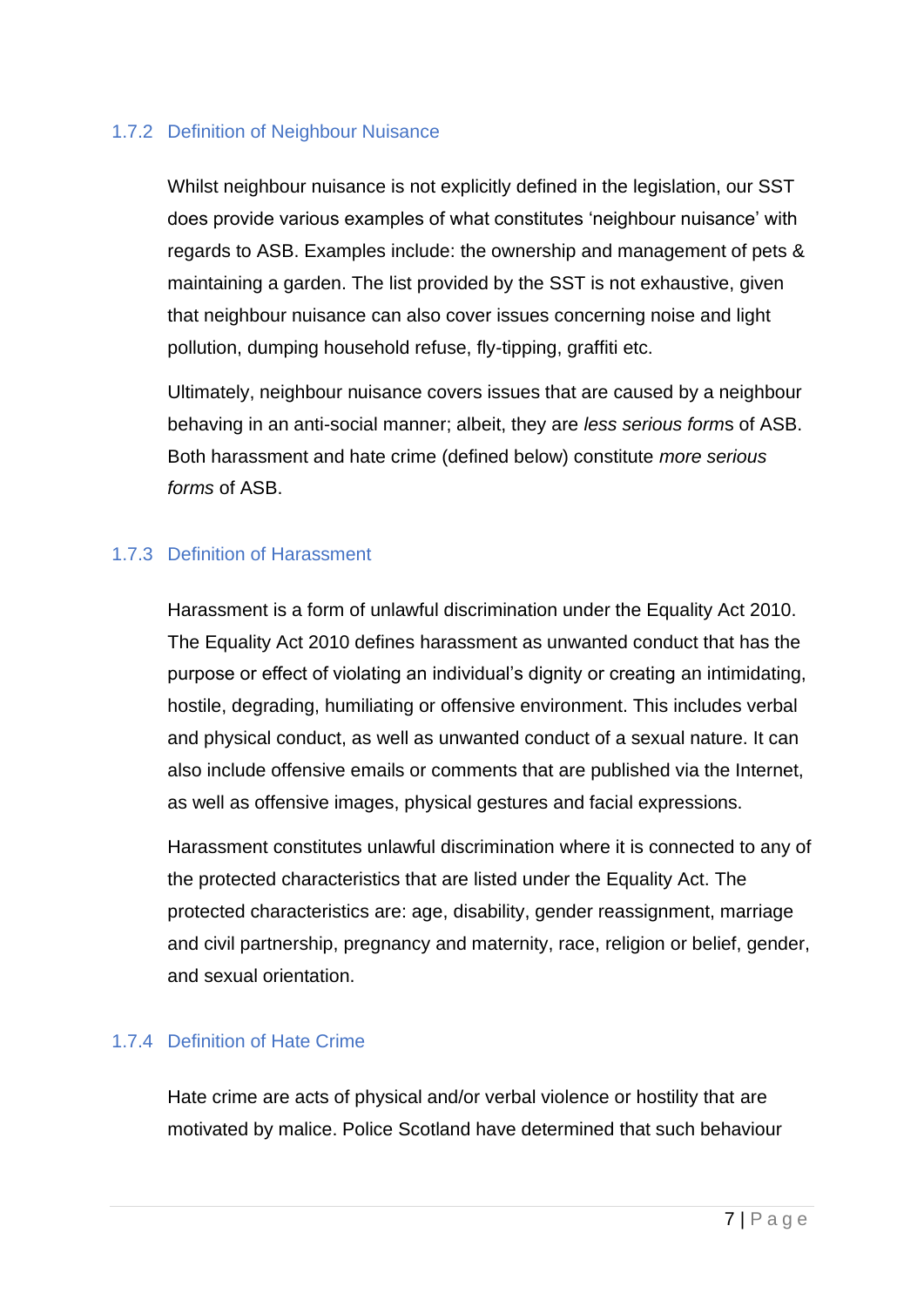will constitute hate crime where it is directed towards an individual on the basis of their:

- 1. Race;
- 2. Sexual Orientation;
- 3. Religion/Faith;
- 4. Disability;
- 5. Gender Identity; or
- 6. Any Other Perceived Difference.

Police Scotland have therefore described hate crime as behaviour that is generally targeted at marginalised and vulnerable members of society.

An incident should be treated as hate crime if a victim or witness perceives it to be such. Even where a victim does not necessarily believe that this is the case, if a witness to the incident views it as being motivated by prejudice, then that is sufficient to categorise the incident as hate crime. Nearly all forms of crime can potentially be motivated by hate, such as: physical assault, criminal damage to property, offensive literature, cyber bullying and verbal abuse or insults.

# Section 2: The Legal Framework

- 2.1 Relevant Legislation: Miscellaneous
- 2.1.1 The following list is a brief summary of the legislation that is considered when dealing with ASB issues:
	- Protection from Harassment Act 1997;
	- Human Rights Act 1998;
	- Data Protection Act 1998;
	- Housing (Scotland) Act 2001;
	- Criminal Justice (Scotland) Act 2003;
	- Antisocial Behaviour (Scotland) Act 2004;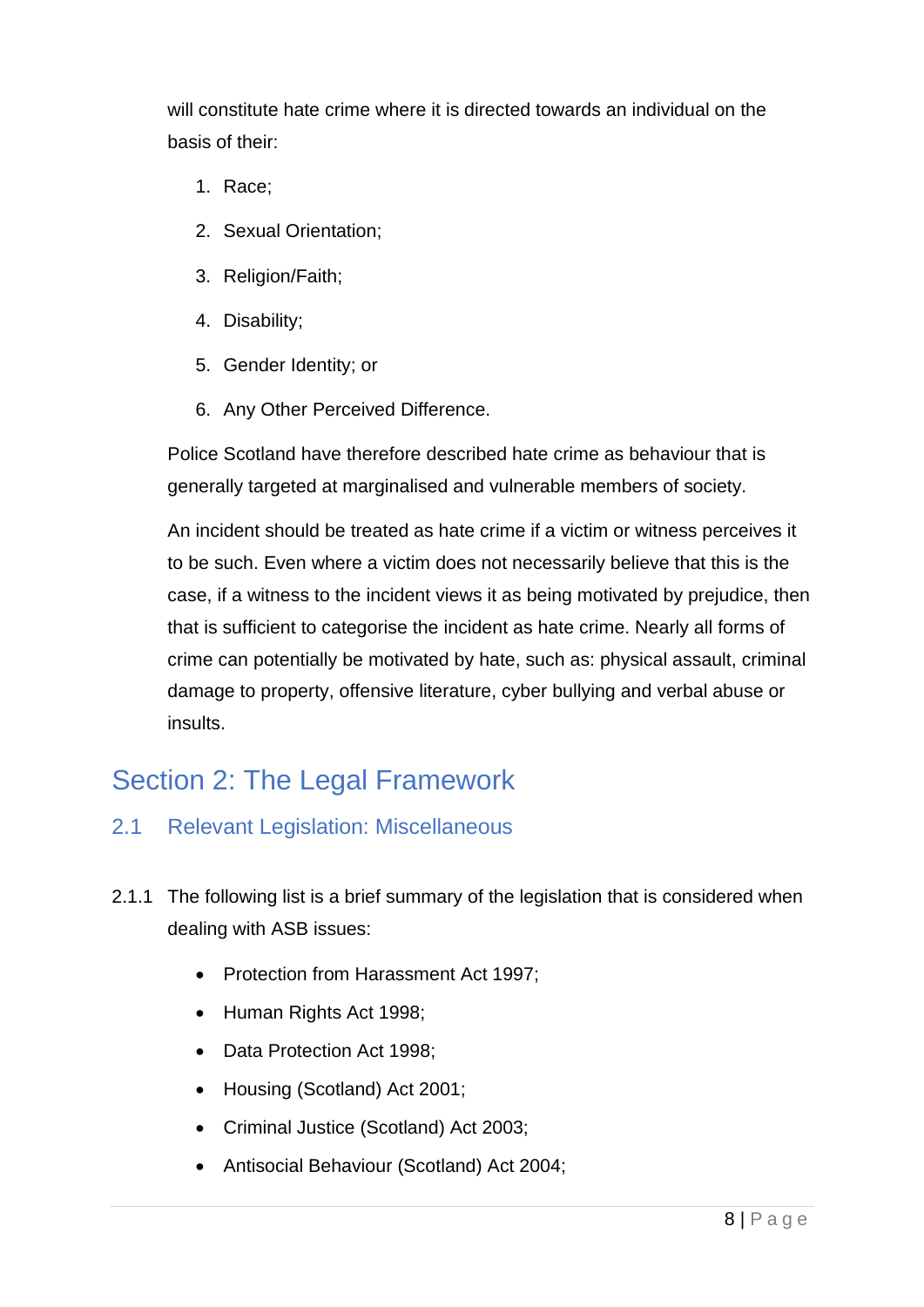- Housing (Scotland) Act 2010:
- Equality Act 2010.
- Housing (Scotland) Act 2014
- 2.1.2 Section 3.2.4 of this Policy outlines legal remedies that may be considered in line with our management action procedure. Legal remedies will be pursued as an enforcement mechanism, where all non-legal remedies have been exhausted.

# 2.2 Regulatory Standards: Scottish Social Housing Charter

- 2.2.1 The Scottish Social Housing Charter sets the standards and outcomes that social landlords must aim to achieve for their tenants when performing their housing activities.
- 2.2.2 In formulating this Policy, the following Charter outcomes have been considered:
	- Equalities (1)
		- o Social landlords perform all aspects of their housing services so that every tenant and other customer has their individual needs recognised, is treated fairly and with respect, and receives fair access to housing and housing services
	- Participation (3)
		- o Tenants and other customers find it easy to participate in and influence their landlord's decisions at a level they feel comfortable with
	- Estate Management, Anti-Social Behaviour, Neighbour Nuisance and Tenancy Disputes (6)
		- $\circ$  Tenants and other customers live in well-maintained neighbourhoods where they feel safe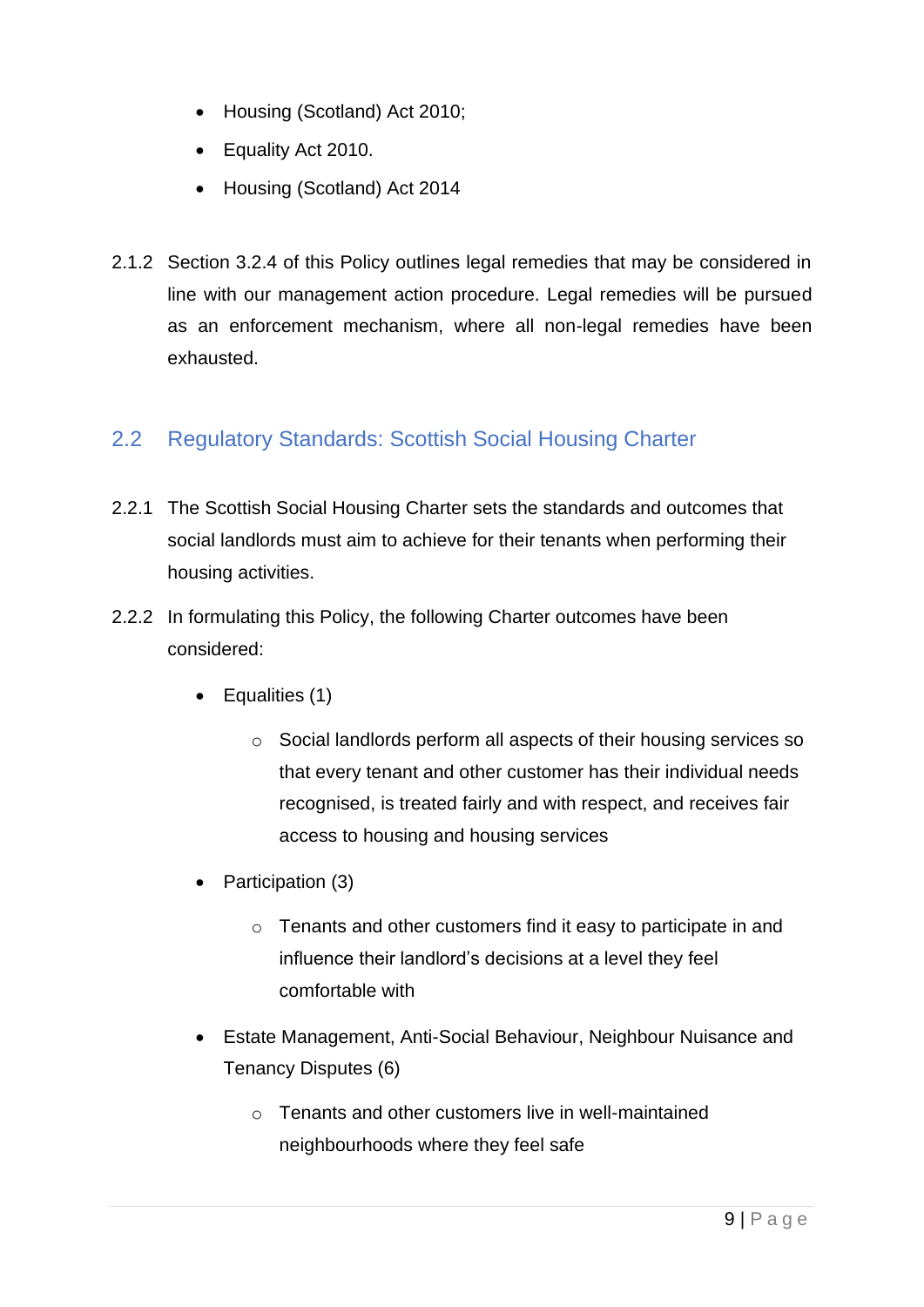- Tenancy Sustainment (11)
	- o Tenants get the information they need on how to obtain support to remain in their home; and ensure suitable support is available, including services provided directly by the landlord and by other organisations
- Value for Money (13)
	- o Tenants, owners and other customers receive services that provide continually improving value for rent and other charge that they pay

## 2.3 Scottish Secure Tenancy Agreement: Respect for Others

- 2.3.1 Section 3 of the SST requires tenants to have respect for others and stipulates that tenants, and anyone who lives with them/visitors, must not "harass or act in an antisocial manner to, or pursue a course of antisocial conduct against, any person in the neighbourhood".
- 2.3.2 In particular, it specifies that tenants and those who live with them/are visiting must not:
	- make excessive noise. This includes, but is not limited to, the use of televisions, sound systems, musical instruments and DIY tools;
	- fail to control your pets properly or allow them to foul or cause damage to other people's property or in public/communal areas;
	- allow visitors to your house to be noisy or disruptive;
	- use your house, or allow it to be used, for illegal or immoral purposes;
	- vandalise or damage our property or any part of the common parts or neighbourhood;
	- leave rubbish in unauthorised places;
	- allow your children to cause nuisance or annoyance to other people by failing to exercise reasonable control over them;
	- harass or assault any person in the house, or neighbourhood, for whatever reason. This includes that person's race, colour or ethnic origin, nationality, gender, sexuality, disability, age, religion or other belief, or other status;
	- Use or carry offensive weapons;
	- Use or sell unlawful drugs or sell alcohol.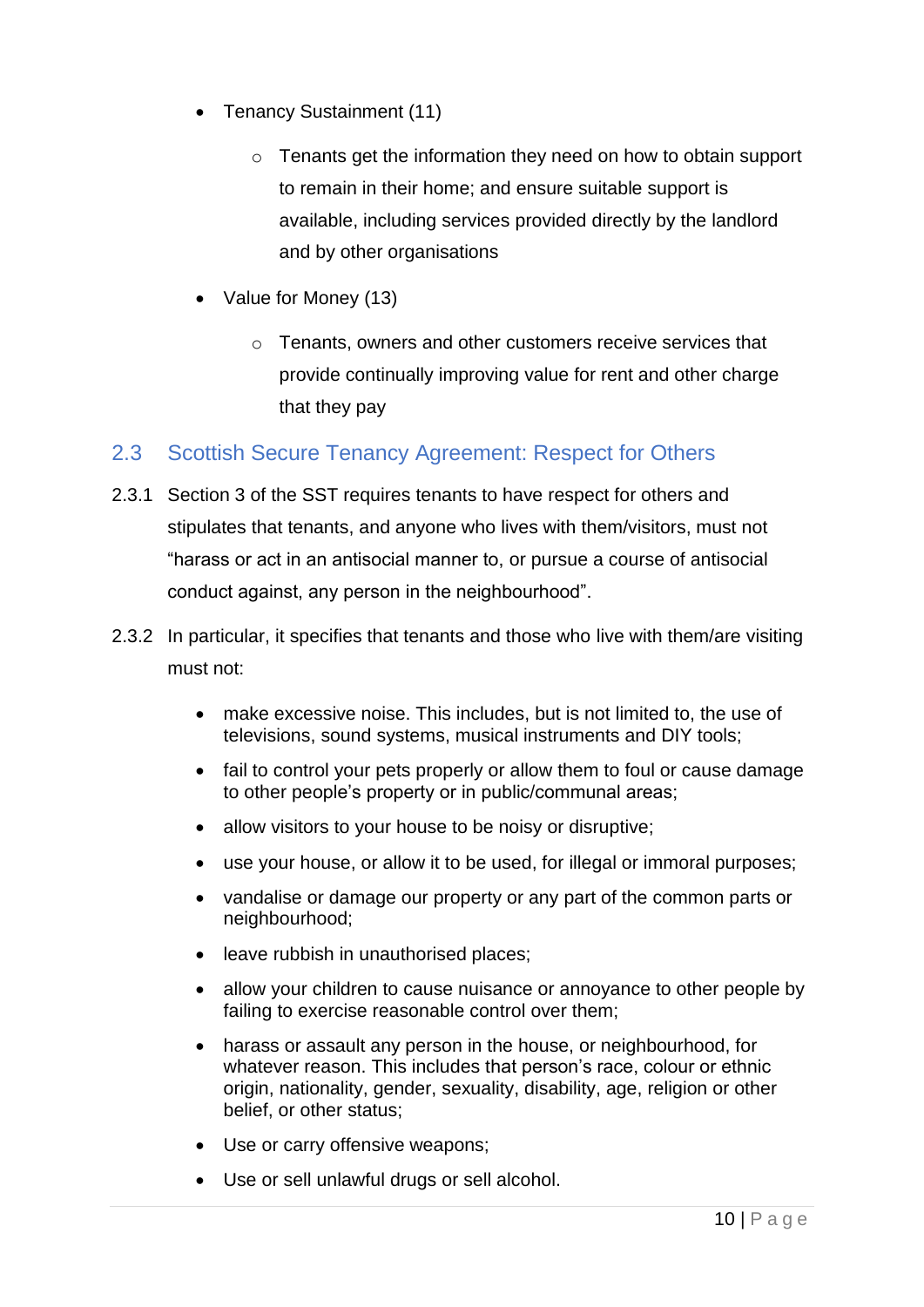- 2.3.3 The SST also specifies that tenants, and those who live with them/are visiting, must not do the following in an antisocial way:
	- run a business from your house;
	- park any vehicle, caravan or trailer;
	- carry out work to any type of vehicle, caravan or trailer;
	- use alcohol.
- 2.3.4 The above are not exhaustive and the SST states that the particular prohibitions on behaviour that are listed do not in any way restrict the 'general responsibility' that is outlined (i.e. Section 2.3.1 of this Policy).

# Section 3: Overarching Objectives

This section outlines our overarching objectives, and how we will implement these.

## 3.1 Overarching Objectives

- 3.1.1 Our key aim is to ensure that all tenants comply with their tenancy conditions, so that all tenants can enjoy living in their homes free from the negative effects of ASB. In order to achieve this aim, we have the following objectives:
	- To maintain LHA neighbourhoods as safe and sustainable places to live;
	- Establish and adopt effective prevention, intervention and enforcement mechanisms in relation to ASB;
	- Provide clear guidelines to staff, supported by written procedures, on how to manage incidents of ASB in an effective and efficient manner;
	- Adopt a customer-centred approach and ensure that adequate support is provided to victims, witnesses and their households;
	- Ensure that all information is treated as confidential;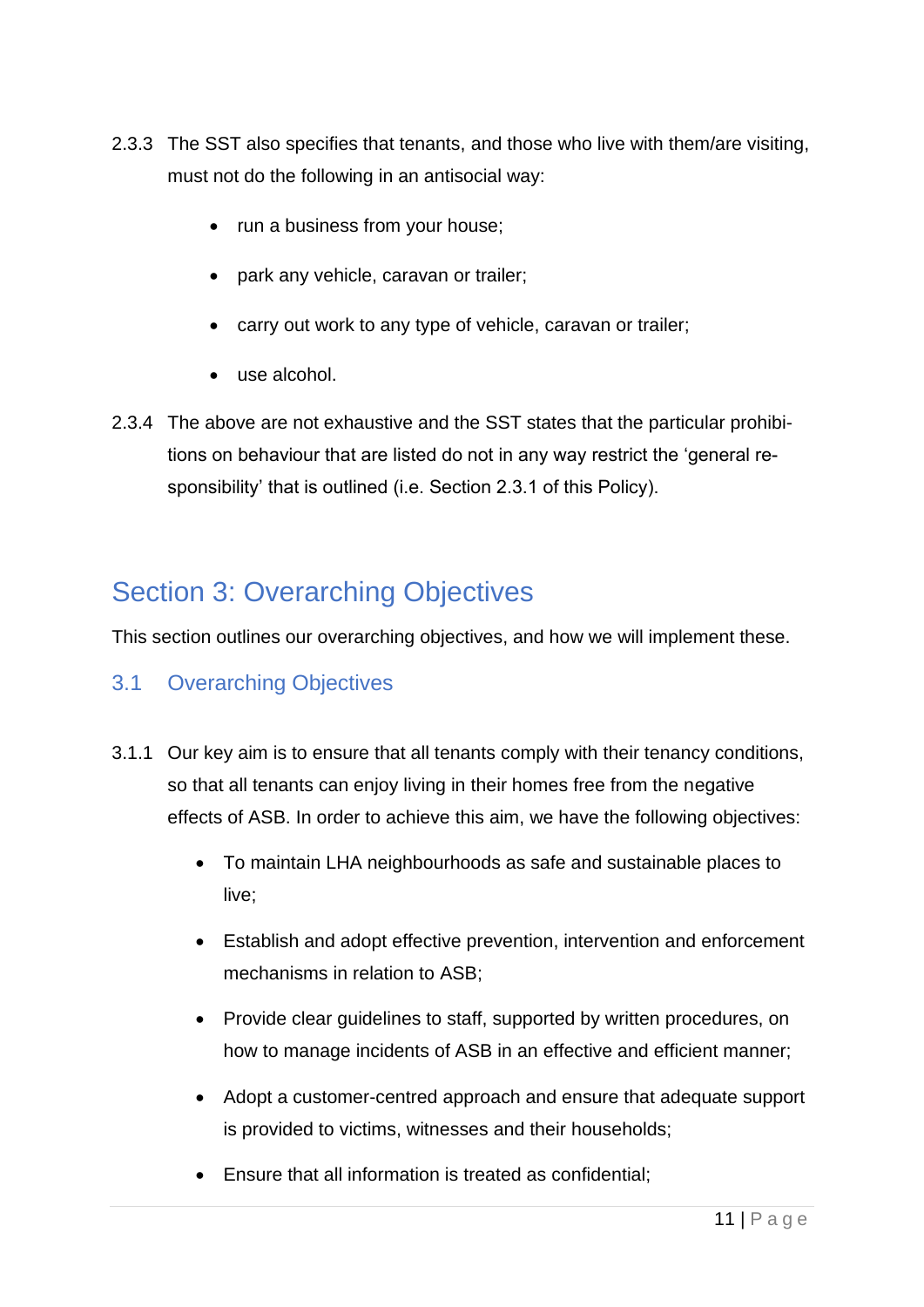- Promote fair and equal treatment for all:
- Collaborate and co-operate with other agencies/organisations where necessary;
- Where necessary, take enforcement action against perpetrators and assist perpetrators to change their behaviour and ensure that they have access to the relevant support agencies.
- Ensure all reports of anti-social behaviour are recorded, taken seriously, and investigated thoroughly.

# Section 4: Implementation

#### 4.1 Classification of Complaints: Anti-Social Categories

Following our consultation with our tenants we have classified the different

types of anti-social behaviour in accordance with the severity of the issue.

This entails very serious, serious, and areas of concern. The following

outlines the three categories and what behaviour will typically fall under each;

#### Category 1 – **Very Serious**

Conviction of criminal charges such as drug dealing (supply or intent); criminal behaviour involving serious incidents of violence or threats of violence including threats to staff, domestic violence, Hate crimes (racial/sectarian/homophobic etc) and serious harassment on other grounds; sustained incidents of antisocial behaviour.

#### Category 2 – **Serious**

Threating and aggressive behaviour; regular parties; regular shouting/swearing/fighting; malicious damage to property; loud music / television on an *ongoing* basis; offensive or obscene graffiti against individuals.

#### Category 3 – **Areas of Concern**

Minor neighbour disputes; stairs cleaning; pet fouling/attacking others; flooding on a regular basis, lifestyle clashes, household waste complaints; items blocking common areas, and occasional noise.

There may be situations and behaviours which do not constitute ASB and there is very little we can do to resolve issues such as complaints of cooking smells, dogs barking, and sounds of neighbours walking around their home.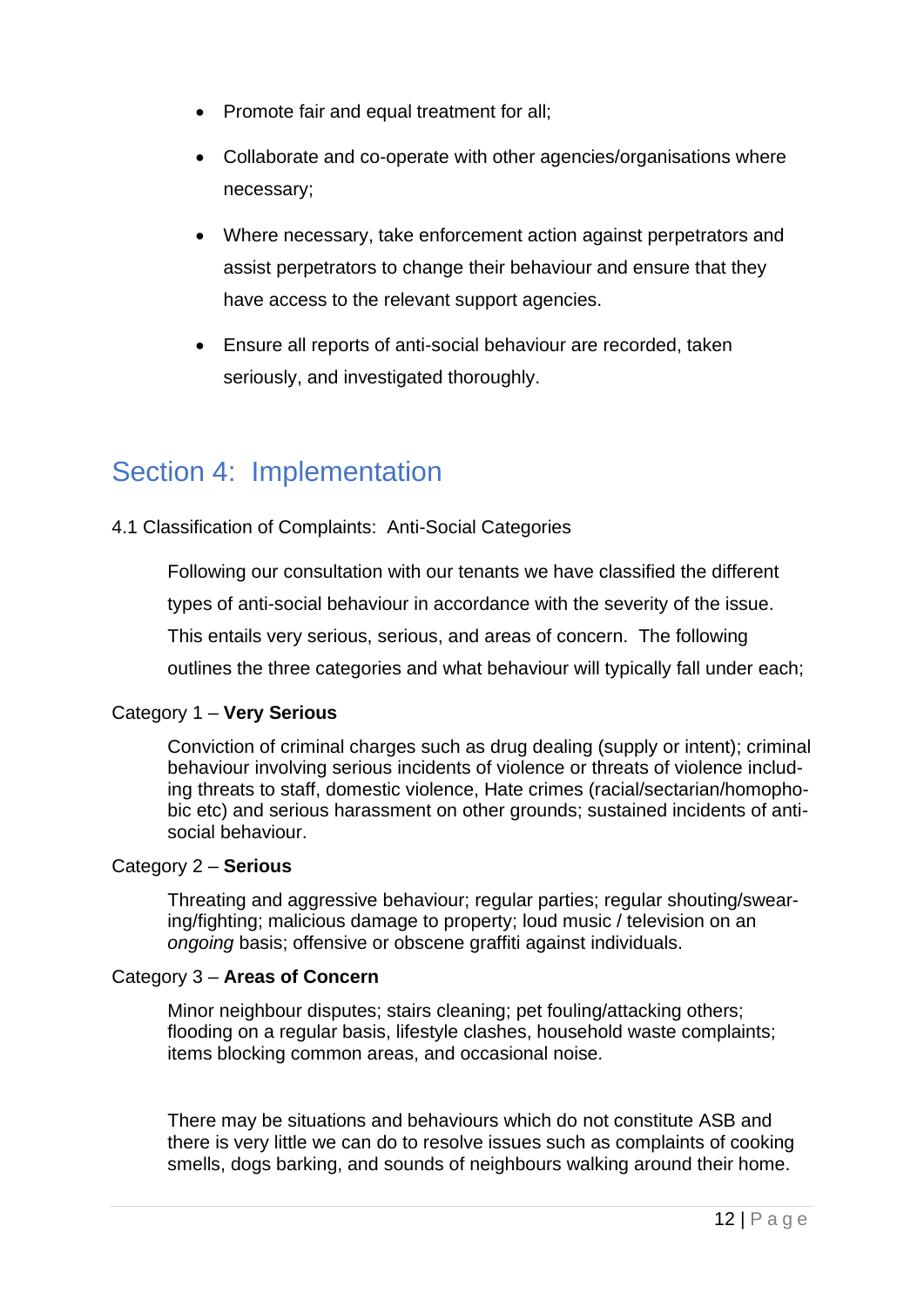We also recognise that in some circumstances there may be limits on what LHA can do to resolve issues such as;

- Smell of cannabis in a close/someone's house Cannabis remains a criminal offence and we will refer any reports to Police Scotland for investigation in the first instance.
- Where there is no evidence of corroboration to support allegations
- One-on-one neighbour dispute.

## 4.2 Reporting & Timescales

Our Housing & Community Empowerment Team will respond quickly to antisocial behaviour complaints. All information will be recorded in the strictest of confidence and staff will remain sensitive to the seriousness of the situation.

Linthouse Housing Association wish to make it easy for anyone wishing to make a complaint. You can complain in writing, email, telephone, in person, or via our website. We will also accept complaints by a third party acting with the written permission of an individual. We will accept anonymous complaints; however, we may not be able to fully investigate complaints unless we have all the information required.

We categorise complaints so that there is a consistent approach and to clarify the likely response times from the Association.

The complainant will be kept informed throughout the investigation but in accordance with GDPR, no confidential information will be released.

| Category                                  | <b>Action Initiated</b> | <b>Resolved</b>                                                                                                              |
|-------------------------------------------|-------------------------|------------------------------------------------------------------------------------------------------------------------------|
| Category 1 – Very<br><b>Serious</b>       | 24 hours                | 30 working days<br>(Most cases will involve<br>Police Scotland & various<br>agencies and require time to<br>gather evidence) |
| Category $2 -$<br><b>Serious</b>          | 3 working days          | 15 working days                                                                                                              |
| Category $3 -$<br><b>Areas of Concern</b> | 5 working days          | 10 working days                                                                                                              |

It should be noted that the definition of resolved by the Scottish Housing Regulator states;

*Where the landlord has taken appropriate measures, as set out in its ASB policies and procedures, to address the cause of the anti-social behaviour complaint and has advised the complainant of the outcome; or*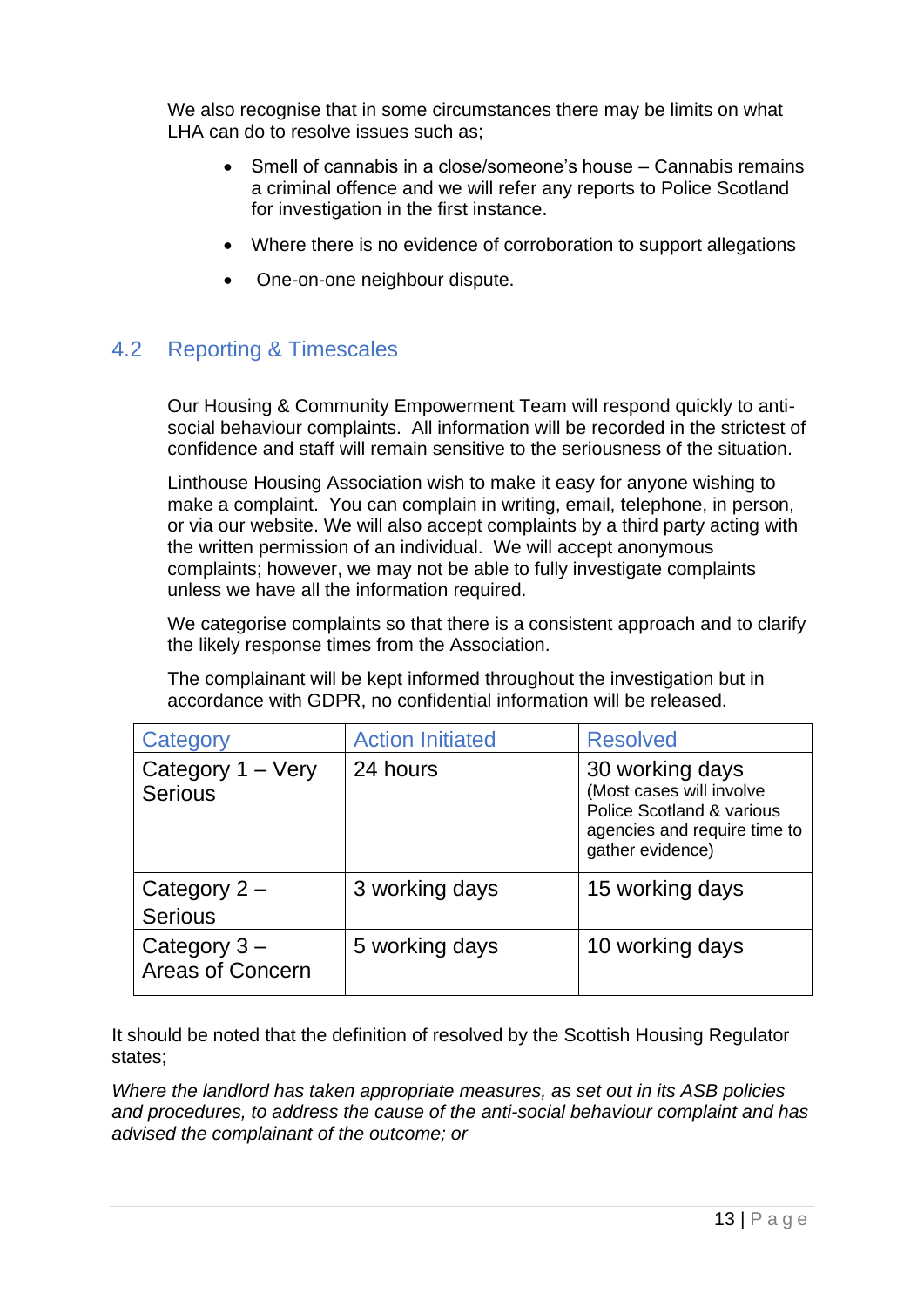*Where the landlord does not have the authority or powers to resolve, and it has provided a full explanation of the landlord's position to the complainant.* 

### 4.3 Management Action: Prevention

Implementing pro-active measures can minimise potential problems.

Therefore, we will take the following action:

- Build and maintain properties to a high standard to diminish the likelihood of ASB;
- Obtain present/former tenancy reports in order to establish any possible history of ASB prior to allocation;
- Advise tenants of the consequences of ASB at our tenancy sign-up meeting;
- Remain fair and firm in our investigations, remaining impartial and observing confidentiality at all times.
- Ensure that new tenants sign a copy of the Good Neighbour Agreement (Appendix 1), detailing the Association's expectations of our tenants with regards to behaviour;
- Ensure that a member of the Housing & Community Engagement Team clearly outlines the Association's and tenant's relevant rights and responsibilities in relation to ASB;
- Carry out a home visit six weeks after a tenant moves into their property to remind the tenant of their expected behaviour and duties regarding stair cleaning, garden maintenance and refuse disposal etc;
- Provide reminders of responsibilities with regards to ASB via newsletters and other platforms;
- In certain circumstances, refuse to offer accommodation to applicants where it has been clearly established that the applicant has been guilty of recent acts of ASB, and there is a distinct likelihood of this behaviour continuing if they are to be rehoused by the Association; and
- Offer a Short SST rather than a standard SST to applicants for housing who have previously had an anti-social behaviour order, or another relevant legal action, awarded against them.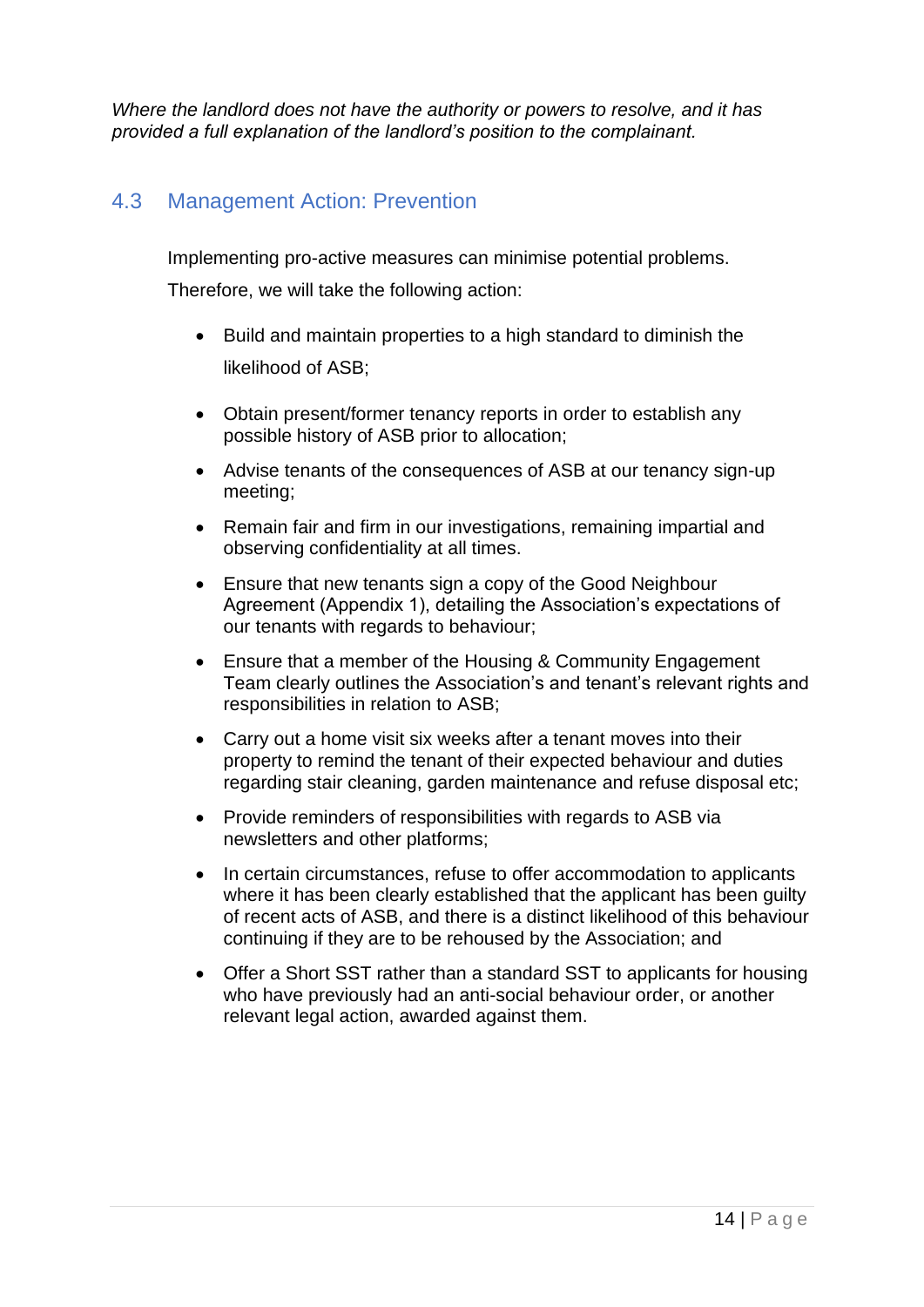## 4.4 Management Action: Intervention (Non-Legal Remedies)

Whilst a formal structure will be used, there is no definitive procedure, given that the severity of cases will differ. The below intervention options are therefore indicative opposed to prescriptive in nature.

The escalation process will be at the discretion of LHA to allow us the ability to escalate a serious matter straight to ASBO or NOP if we have a case that has an extensive ASB history.

#### 4.4.1 Mediation/Arbitration

Mediation is an informal, confidential and voluntary dispute resolution process that uses a neutral third party to act as a facilitator to the situation. The Association will make full use of this service for relevant cases and where both parties are willing to participate as the process seeks to identify a mutually acceptable conclusion for both parties.

#### 4.4.2 Warnings

The Association can issue both verbal and written warnings to perpetrators advising them that if their behaviour continues, legal action may be initiated.

#### 4.4.3 Acceptable Behaviour Contracts (ABCs)

ABCs are complimentary to Anti-Social Behaviour Orders. The aim of an ABC is to ensure that people are made personally responsible for their actions. Nevertheless, ABCs are not legally enforceable, and a perpetrator cannot be forced to enter into one.

#### 4.4.4 Unacceptable Behaviour Notices (UBNs)

A UBN is also complimentary to an Anti-Social Behaviour Order and represents an alternative to an ABC where the perpetrator declines to be party to an ABC. The aim of a UBN is to make individuals personally aware of their actions, and the consequences that will follow should their behaviour continue.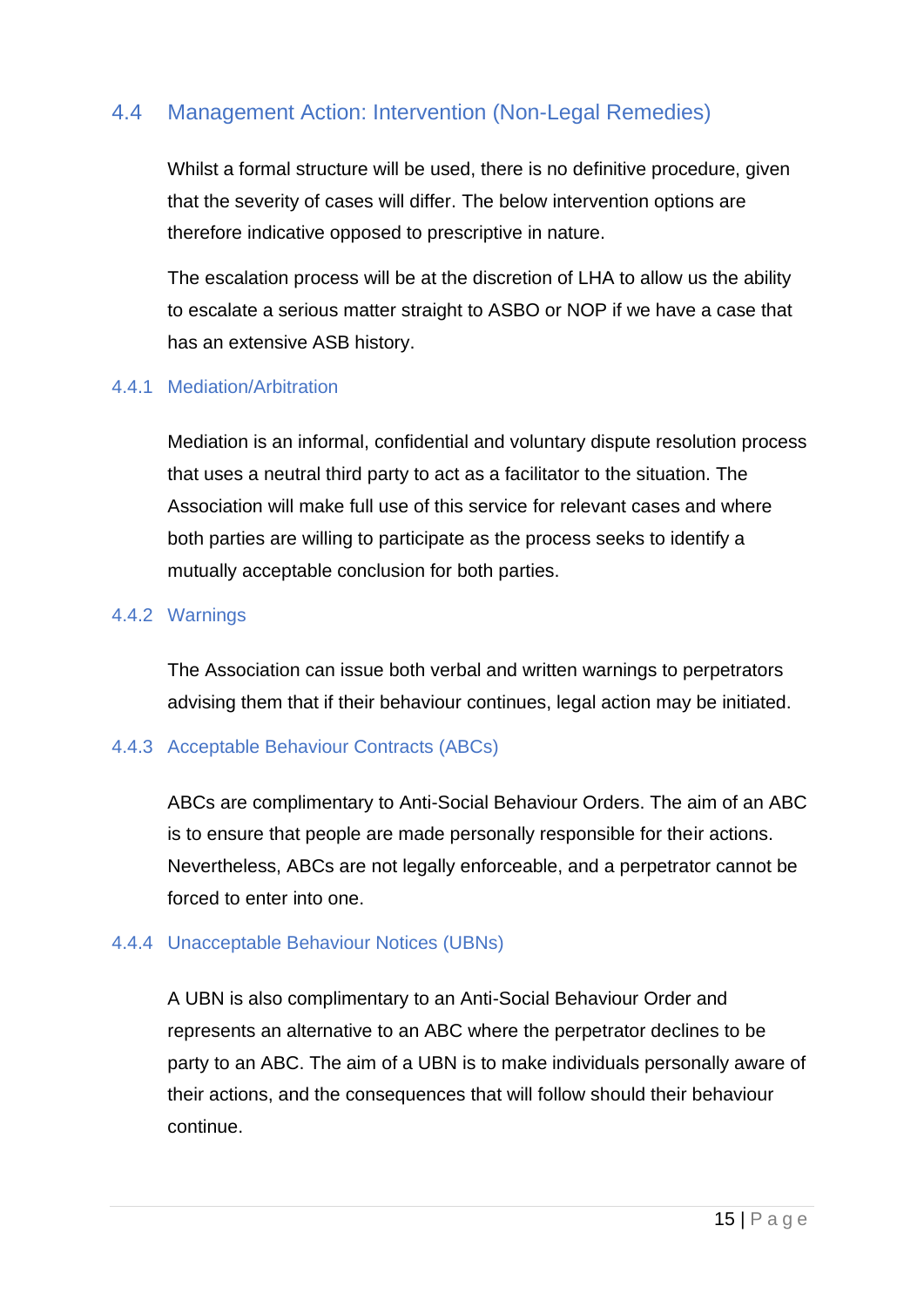#### 4.4.5 Social Priority Moves

If a tenant or family member is in real or perceived danger from violence, or their property has been the target of criminal damage, the Housing Manager / Director of Housing & Community Empowerment *may* permit a Social Priority Move. If the circumstances are deemed urgent but not necessarily immediate, and there is no imminent danger, we *may* consider organising a case conference involving all relevant agencies i.e. Mental Health Agencies, Police, Social Work, Woman's Aid etc.

#### 4.5 Management Action: Enforcement (Legal Remedies)

#### 4.5.1 Collaboration: Multi-Agency Working

The legislative framework requires us to work with other agencies when dealing with ASB issues, such as the Police, Social Work Services, Environmental Health Services, Schools/Education departments, Specialist Anti-Social Behaviour Teams etc. The Association recognises that working with other relevant agencies will facilitate effective responses to ASB, and that dealing with ASB is not the sole responsibility of any single agency/organisation.

Where owner occupiers notify the Association regarding ASB involving another owner or private sub-let property, they should be given the contact details of Community Safety Services and Police Scotland. All residents will also be issued with the contact details of the Glasgow City Council Environmental Health, which deals with noise complaints.

The Association may also collaborate with external agencies, such as mediation services and professional witness services.

#### 4.5.2 Interdict

An interdict is an order that is issued by court, requiring a person to stop doing something. It is awarded where the defender has or will infringe the pursuer's legal rights and is generally granted on an interim basis pending final determination of the merits of the case.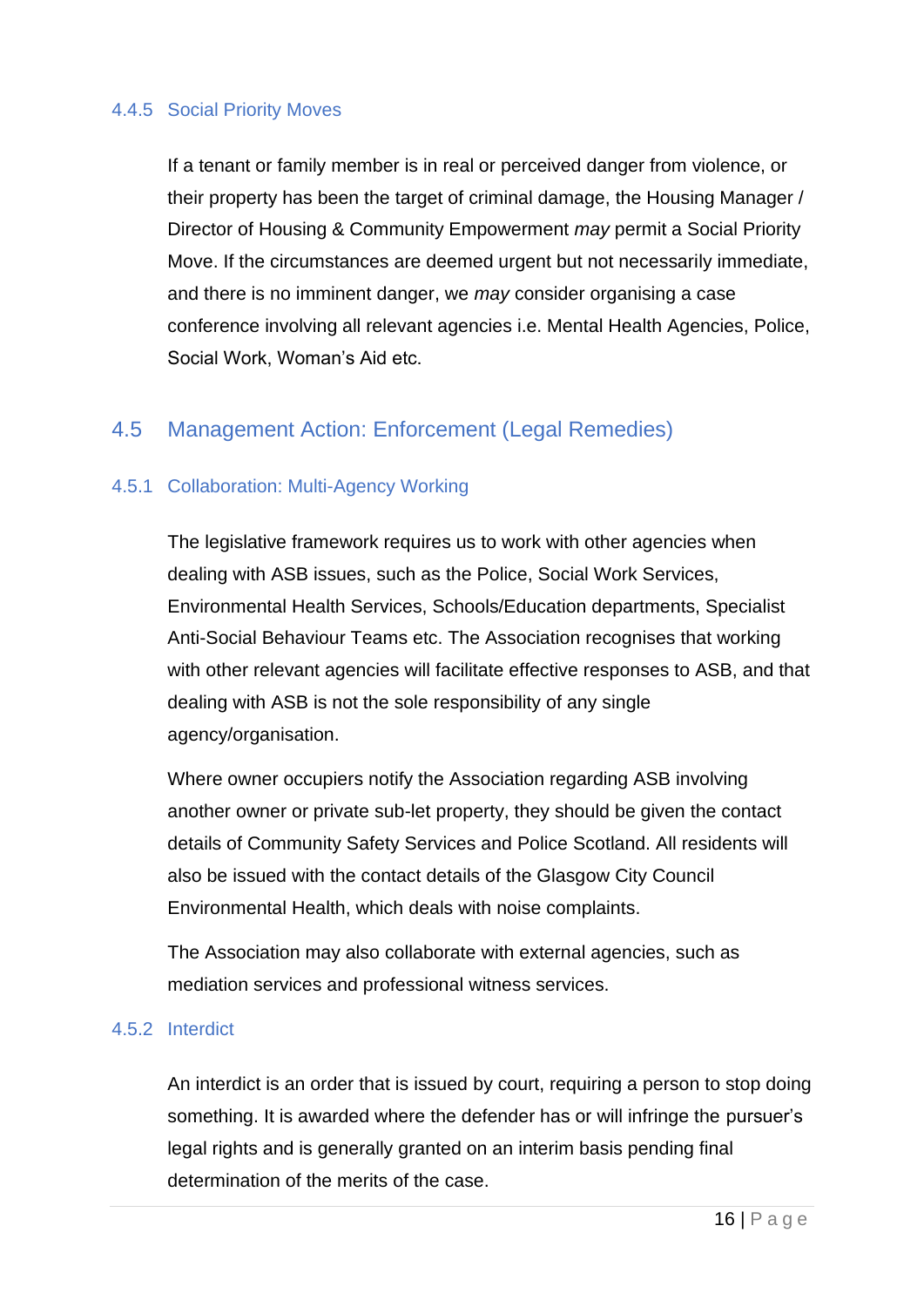#### 4.5.3 Anti-Social Behaviour Orders (ASBOs)

An ASBO is a civil preventative mechanism that applies to persons aged 12 or over that restrains an individual from engaging in unreasonable conduct. An ASBO can be for an indefinite period and will specifically outline which acts the offender is prohibited from doing. Breaching an ASBO constitutes a criminal offence and is punishable by a fine and/or imprisonment of up to five years.

An interim ASBO can be granted where immediate protection is required, pending a more substantive application for a full ASBO. Likewise, breaching an interim ASBO is also deemed to constitute a criminal offence.

#### 4.5.4 Notice of Proceedings

We may serve a Notice of Proceedings on the individual tenant and anyone over the age of 16 who forms part of the household. The Notice of Proceedings is the first stage in pursuing legal action outlining the Association's legal intentions should their behaviour fail to improve.

The Scottish Secure Tenancies (Proceedings for Possession) (Form of Notice) Amendment Regulations 2018 changes to the Schedule 1 and Schedule 2 of The Scottish Secure Tenancies (Proceedings for Possession) (Form of Notice) Regulations 2012 ensures the Guidance Notes provide an explanation of the court process in cases where the streamlined eviction process outlined below in Section 4.4.6.

Where a notice is served for anti-social behaviour the 'Guidance Notes' section of the notice will be adapted to the specific circumstances of the case to ensure the tenant or qualifying occupier is clear about the reasons for legal action.

In cases where the ground(s) specified in the notice include ground 2, an offence punishable by imprisonment committed in, or in the locality of, the house, the landlord should include the text provided for ground 2, along with any other appropriate text, depending on the circumstances of the case.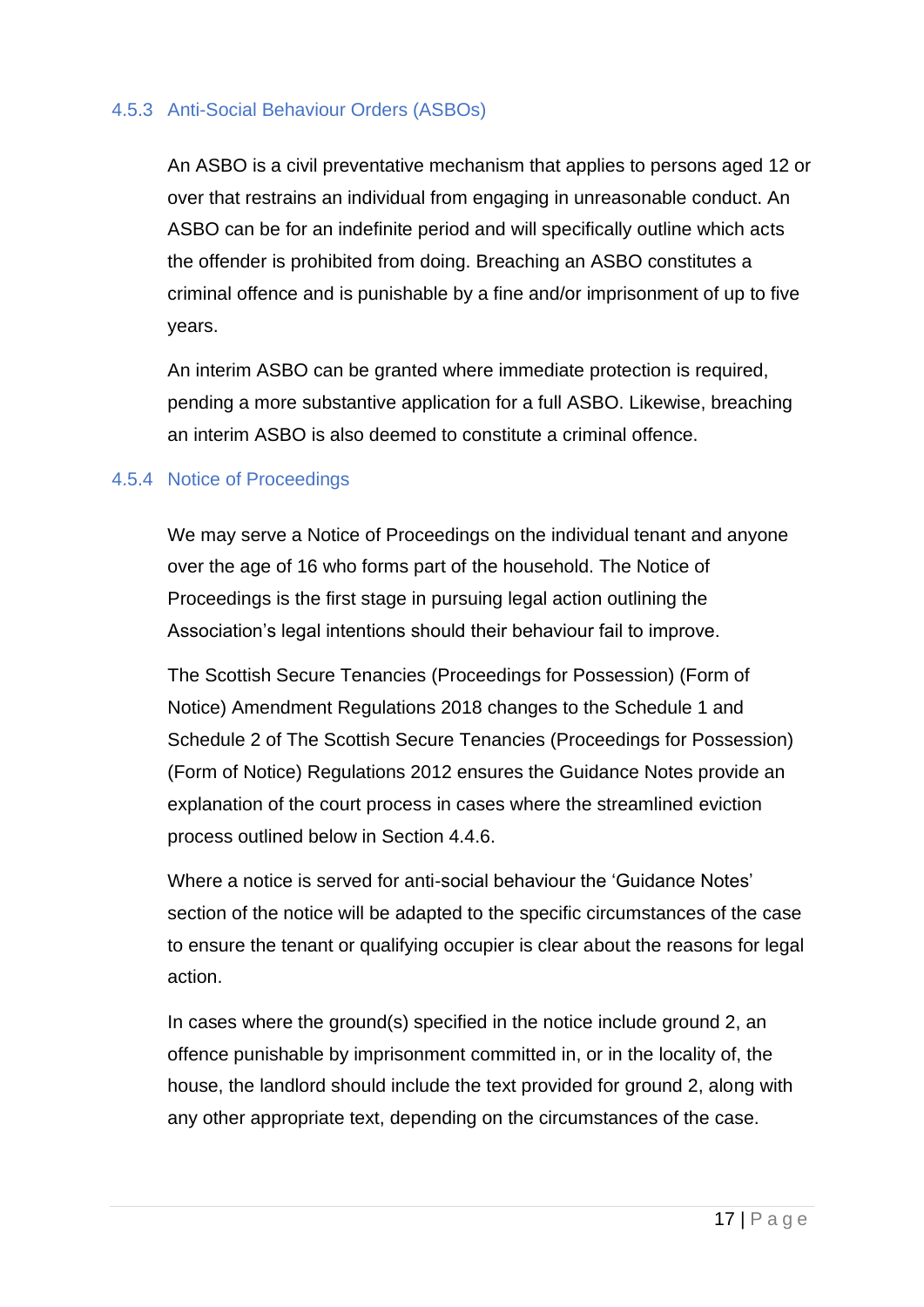# 4.6. Legal Remedies Short Scottish Secure Tenancy (Short SST)

We may take the decision to offer a Short Scottish Secure Tenancy (short SST) to a new tenant or convert an existing Linthouse Housing Association on the grounds of previous anti-social behaviour.

Short SSTs on grounds of previous anti-social behaviour can be used as a method to deter future anti-social problems within a household for existing and potential tenants without permission from the courts. Short SSTs granted on these are for a period of 12 months, with the option to extend for a further 6 months where sufficient improvement in behaviour has not yet been demonstrated and housing support services are being provided.

#### 4.6.1 Short SST: Housing (Scotland) Act 2001

As per the Housing (Scotland) Act 2001, a short SST can be offered to a prospective tenant on antisocial behaviour grounds in the following circumstances:

- where an eviction order has been made against the prospective tenant (or any one of prospective joint tenants) by the courts in the previous 3 years because of their antisocial behaviour; or
- where the prospective tenant (or any one of prospective joint tenants) or anyone who would live with them, is subject to an antisocial behaviour order

We can also convert an existing SST to a short SST as a result of antisocial behaviour where:

• the tenant (or any one of joint tenants), or a person living with them or lodging with them, or a subtenant of the tenant is subject to an antisocial behaviour order.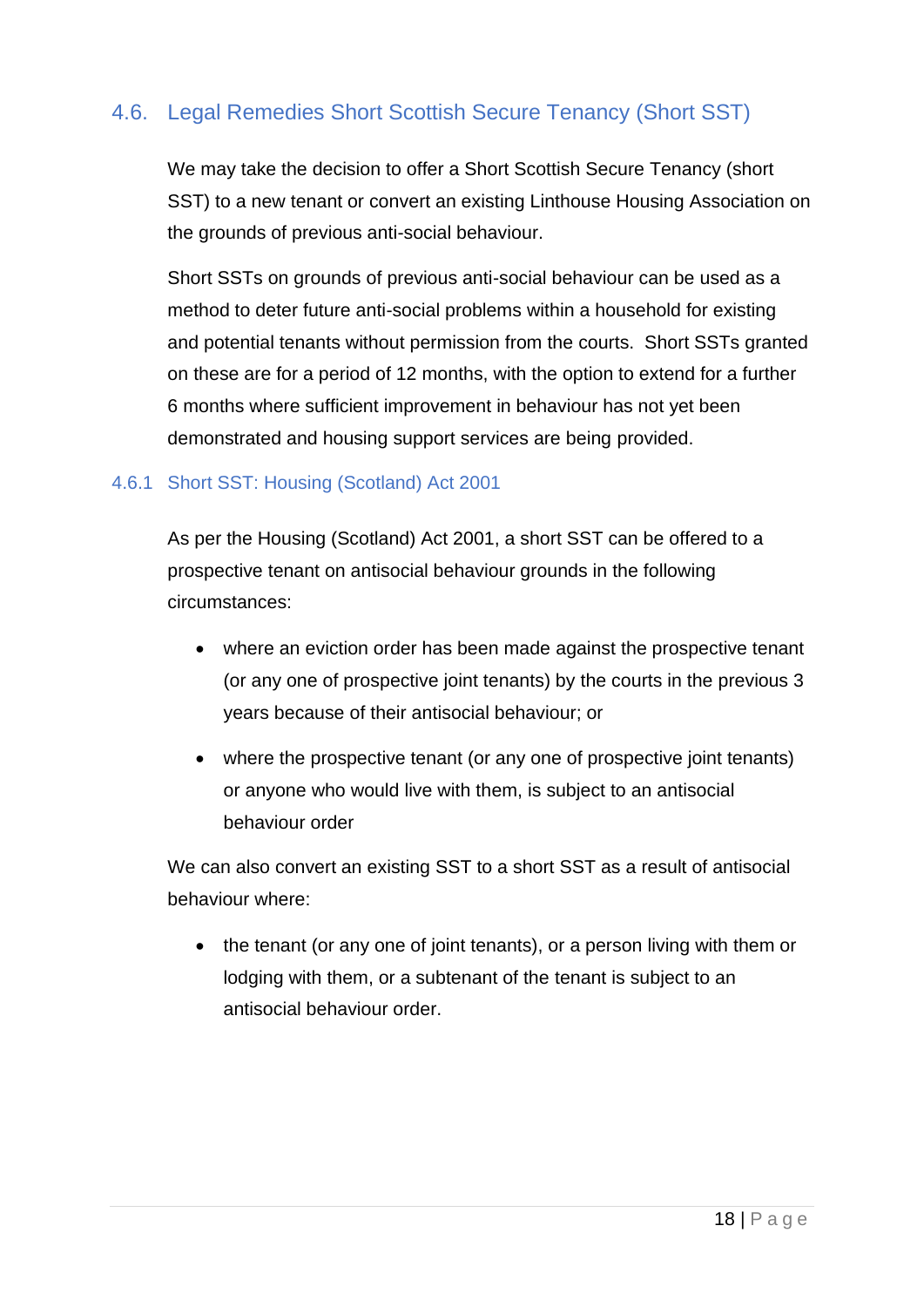#### 4.6.2 Short SST: The Housing (Scotland) Act 2014

#### *Prospective Tenant*

The 2014 Act gives an equivalent power to give a short SST to a prospective tenant in cases where the prospective tenant, visitors to their current accommodation, or anyone who is likely to live with them in their new property, has within the last 3 years behaved antisocially towards another person living in, visiting or carrying out lawful activity in the locality of a house occupied by the prospective tenant, or by a person who it is proposed will live with the prospective tenant.

We can consider behaviour towards persons, connected to a house occupied at any point during the 3 years. For an existing tenant this covers their current or previous accommodation, regardless of tenure.

#### *Existing tenants*

For existing tenants, the 2014 Act allows landlords to convert an existing SST to a short SST where the tenant, a person living with or lodging with the tenant, a subtenant of the tenant, or any visitors to the house has, within the previous 3 years, behaved antisocially towards another person living in, visiting or carrying out lawful activity in the locality of a house occupied by the person.

These additional antisocial behaviour grounds do not depend on a court order being obtained.

A short SST on antisocial behaviour grounds for both existing and prospective tenants can only be considered with the approval from the Director of Housing & Community Empowerments. A short SST reduces a tenant's rights in relation to eviction, sub-letting and succession.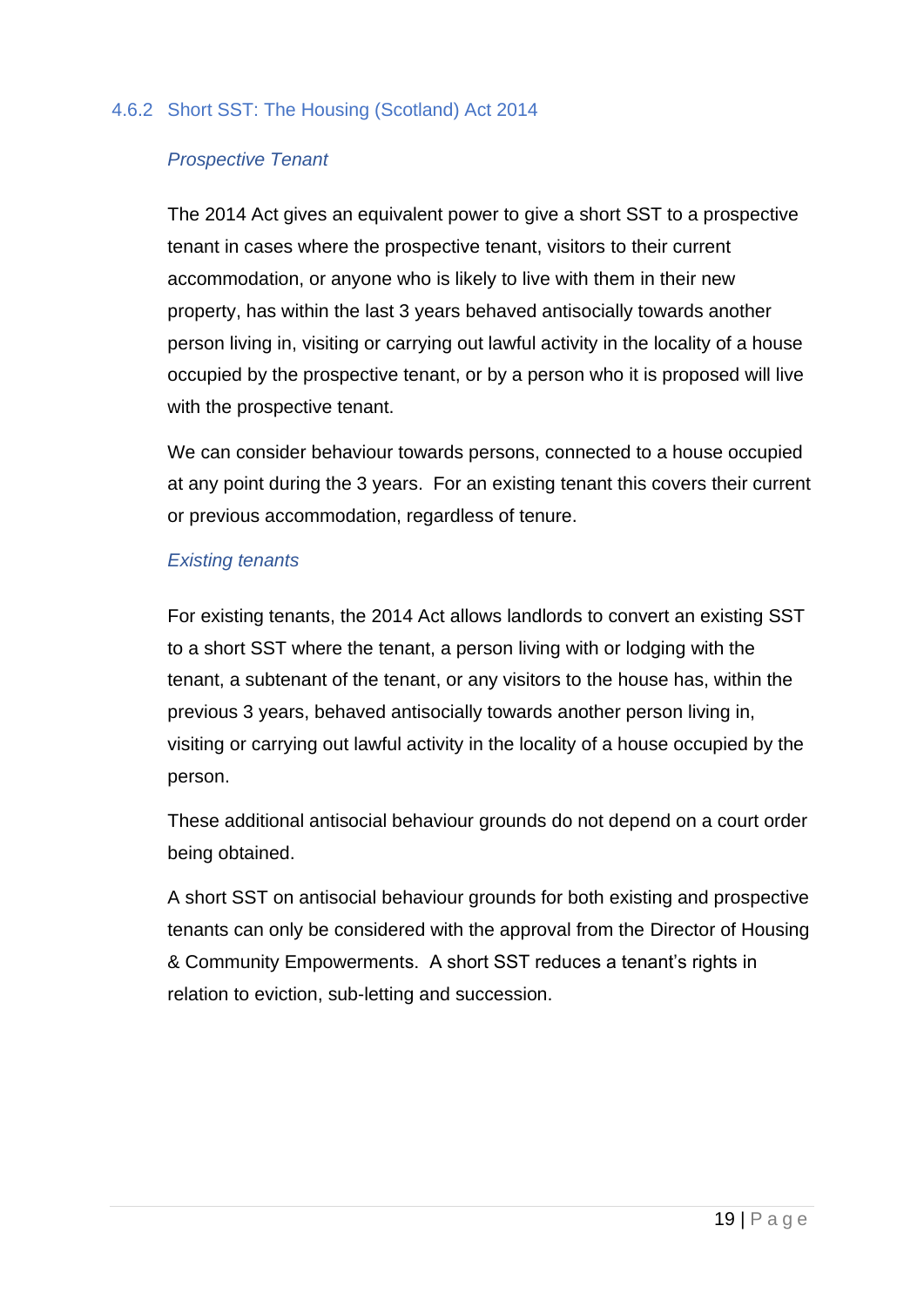#### 4.6.3 Short SST: Serving Notice

#### *Prospective Tenants*

Following the decision to offer a short SST on antisocial behaviour grounds notice will be issued to the prospective tenant(s) as per the Short Scottish Secure Tenancies (Notice) Regulations 2018.

#### *Existing Tenants*

Existing tenants will be given notice advising them that their SST is being converted to a short SST because of antisocial behaviour. The notice will set out:

- that the SST to which it relates becomes a short SST by service of the notice;
- the name of the tenant or other person who is subject to an antisocial behaviour order; or
- in cases where no antisocial behaviour order applies:
- the name of the tenant or other person who has behaved antisocially;
- the actions of the tenant or other person which the landlord has taken into account; and
- the landlord's reasons for serving the notice.
- an explanation of the tenant's right of appeal to the court will be provided if they are not satisfied with the decision.

#### 4.6.4 Short SST: Support

Should the final decision be taken to offer or convert a tenancy to a short SST, we will ensure that any housing support required is provided to help make the tenancy sustainable. As outlined, where appropriate we will employ a multi-agency approach to help sustain tenancies.

Housing support services can include any service which provides support, help, advice or counselling to an individual with particular needs so that individuals are able to occupy, or continue to occupy, a house as their home. Some examples of this could include drug or alcohol rehabilitation programmes, or social work support.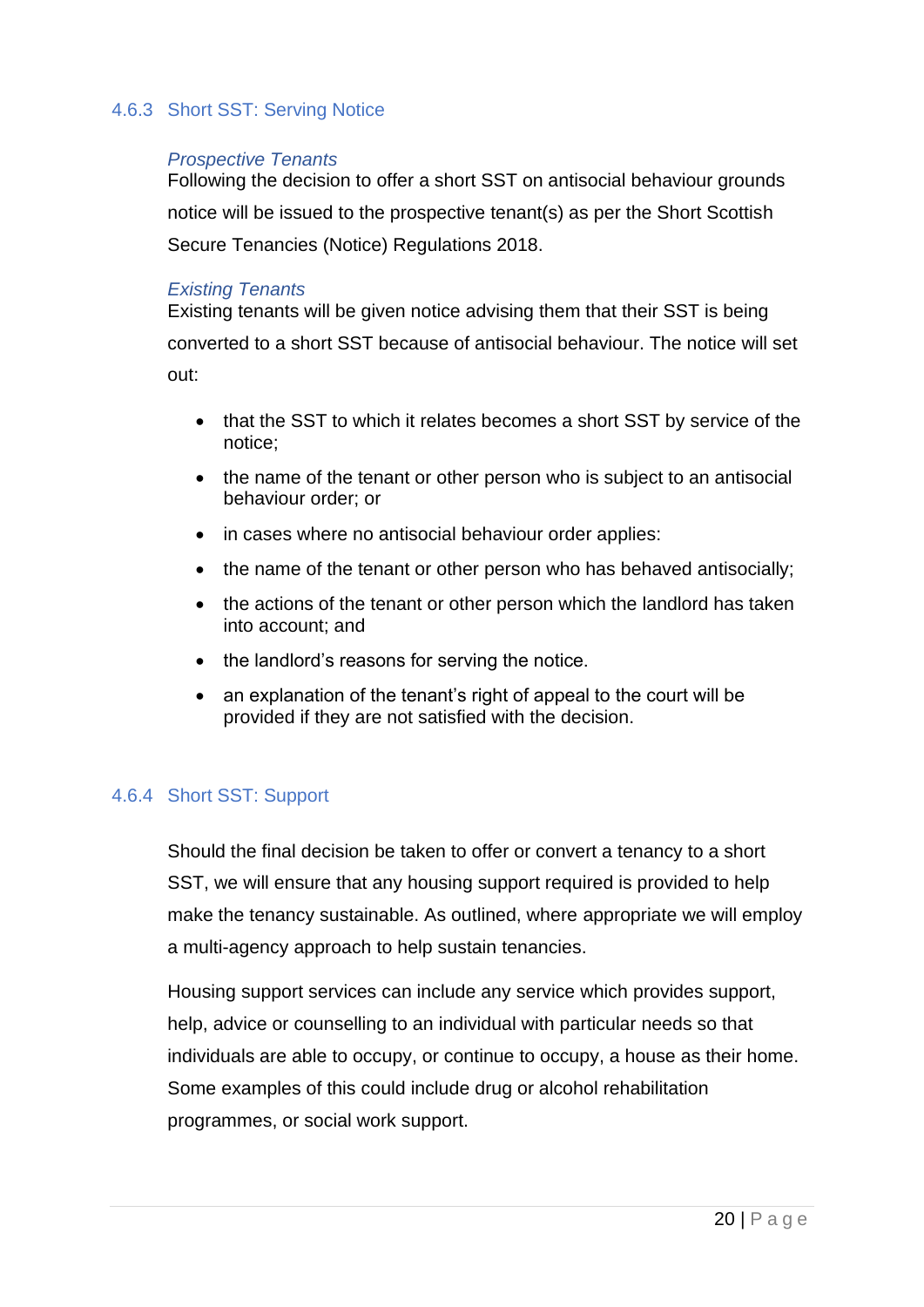If we cannot source an appropriate agency to support the tenant, then alternative measures to address the antisocial behaviour will be considered.

Where a prospective tenant refuses support or might fail to take up or engage with the support we can decide to make acceptance of support a condition of the short SST offer.

#### 4.6.5 Short SST: Staff Monitoring

During the course of the short SST, timescales will be set to regularly review and monitor the case, including contact with the tenant and those affected by the antisocial behaviour. This will include monitoring further complaints and their outcome, to determine whether to:

- Allow the tenancy to automatically convert to an SST if the behaviour has improved
- Extend the 12month term by 6 months to further monitor the behaviour.
- End the tenancy due to little or no improvement in the anti-social behaviour

#### 4.6.6 Short SST: Repossession

The repossession procedures set out in the legislation can only be used at end of the 12 months (or 18 months if extended). It is therefore important that the appropriate support is in place to assist the tenant to change their behaviour and sustain the tenancy from the beginning of the tenancy.

If support fails and the antisocial behaviour escalates to such a serious degree that legal action for eviction has to be sought prior to the 12 months (or 18 months if extended) the procedures at section 14 of the 2001 Act will apply.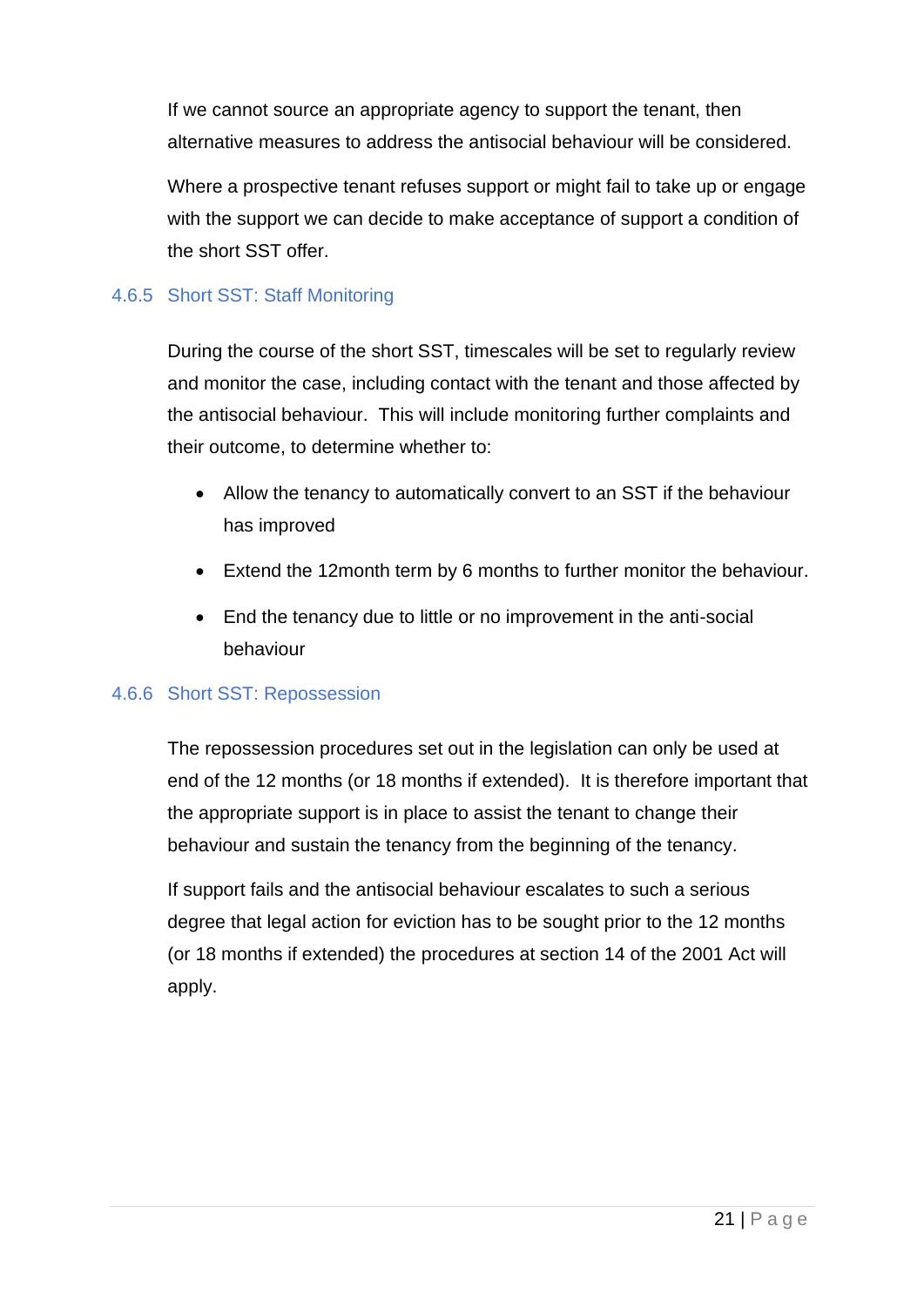# 4.7 Eviction

Eviction represents a last resort, where all other options have been exhausted and have failed to resolve hate crime or serious cases of ASB. In order to award a decree in cases other than for a streamlined eviction for a criminal conviction as outlined above, the statutory test of reasonableness outlined in section 16(2)(a) of the Housing (Scotland) 2001 Act applies. When deciding whether to evict the Sherriff must consider:

- The nature, frequency and duration of the conduct;
- The extent to which the tenant was personally responsible for the conduct, or whether it was the consequence of acts/omissions on behalf of others;
- The effect of the tenant's conduct on others; and
- Whether the landlord has considered and tried other courses of action before opting for eviction.

We will ensure that in all cases of eviction for anti-social behaviour that, where appropriate, we will communicate with relevant services to try to reduce further risk of repeat behaviour.

#### 4.7.1 Streamlined Eviction Process: Criminal Conviction

If the tenant, any joint-tenants, their sub-tenant, anyone living or lodging with the tenant, or any visitors to their home, have a recent criminal conviction for tenancy related antisocial or criminal behaviour that was punishable by imprisonment committed in or around the locality of the property, we are entitled to seek a court order for eviction. Some examples of this behaviour could include breach of an Anti-Social Behaviour Order (ASBO), closure order or dispersal order, threatening and abusive behaviour, murder, rape, other violent offences, offences related to the use of offensive weapons and serious drug related offences.

The streamlined eviction process will be considered where: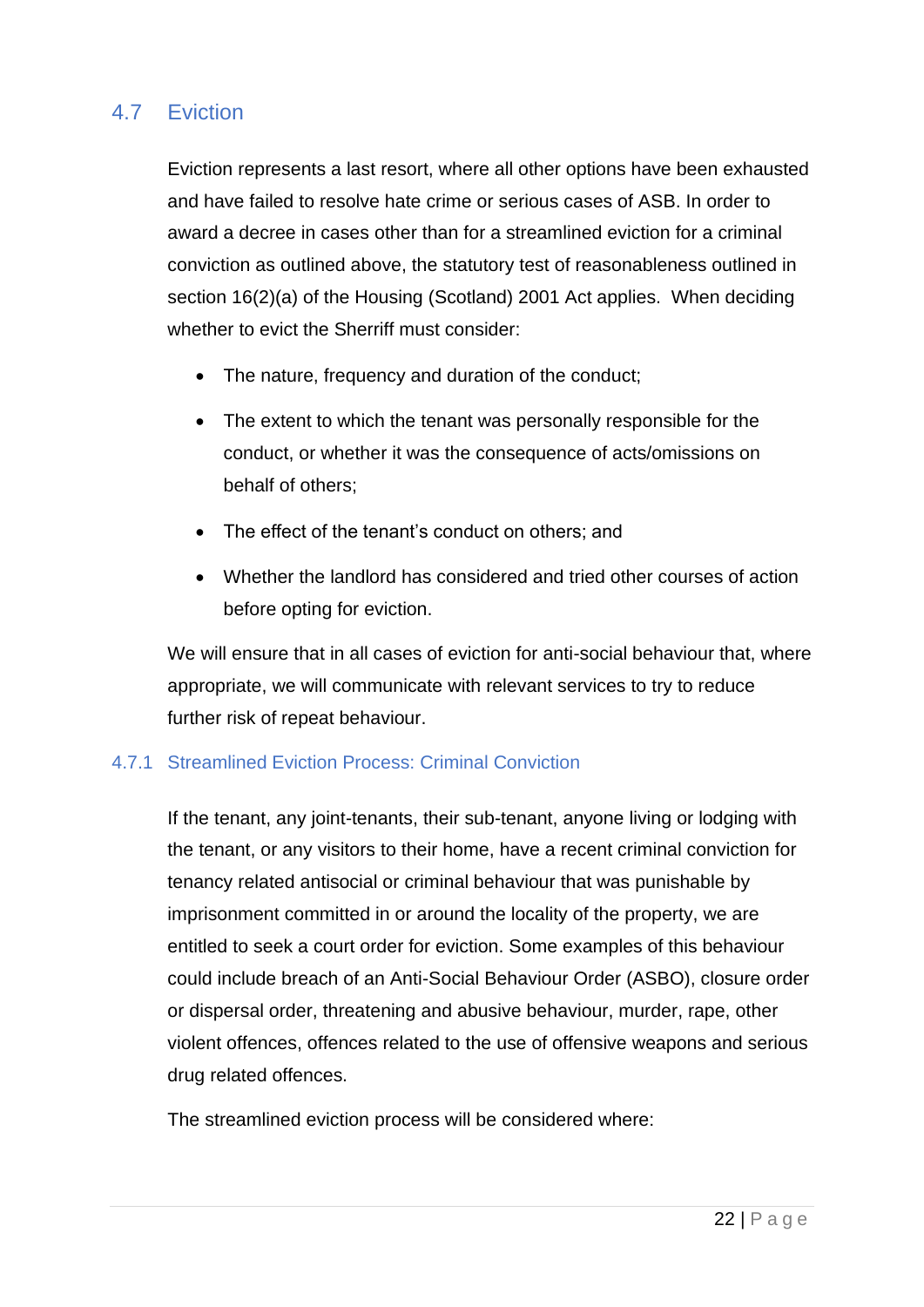- serious antisocial or criminal behaviour has already been proven in court;
- the behaviour which led to the conviction was in, or in the locality of the tenant's house; and
- the landlord considers that eviction action is appropriate to protect neighbours and other people living or working in or near the property from harm.

Where we decide to use this ground for eviction, Section 14 of the Housing (Scotland) Act 2014 removes the need for the Court to consider whether it is "reasonable" to grant the order for eviction. This means that the Court is required to grant the eviction order provided we have served the Notice of Proceedings within twelve months of the date of the conviction (or within twelve months of the conclusion of an unsuccessful appeal against the conviction).

Legal action seeking eviction under the streamlined eviction process will only be considered following approval of the Director of Housing & Community Empowerments and where we have obtained evidence that the behaviour leading to the conviction has had a serious impact on neighbours or others in the community. This could, for example, include threatening and abusive behaviour towards neighbours or significant disruption to their lives.

# 4.8 Supporting Victims, their Households and Witnesses and Perpetrators

#### 4.8.1 Victims and their Households and Witnesses

The Association will provide support to victims and their households, and witnesses, of ASB. This will include issuing regular feedback and updates regarding the action taken thus far and the general progress concerning the case.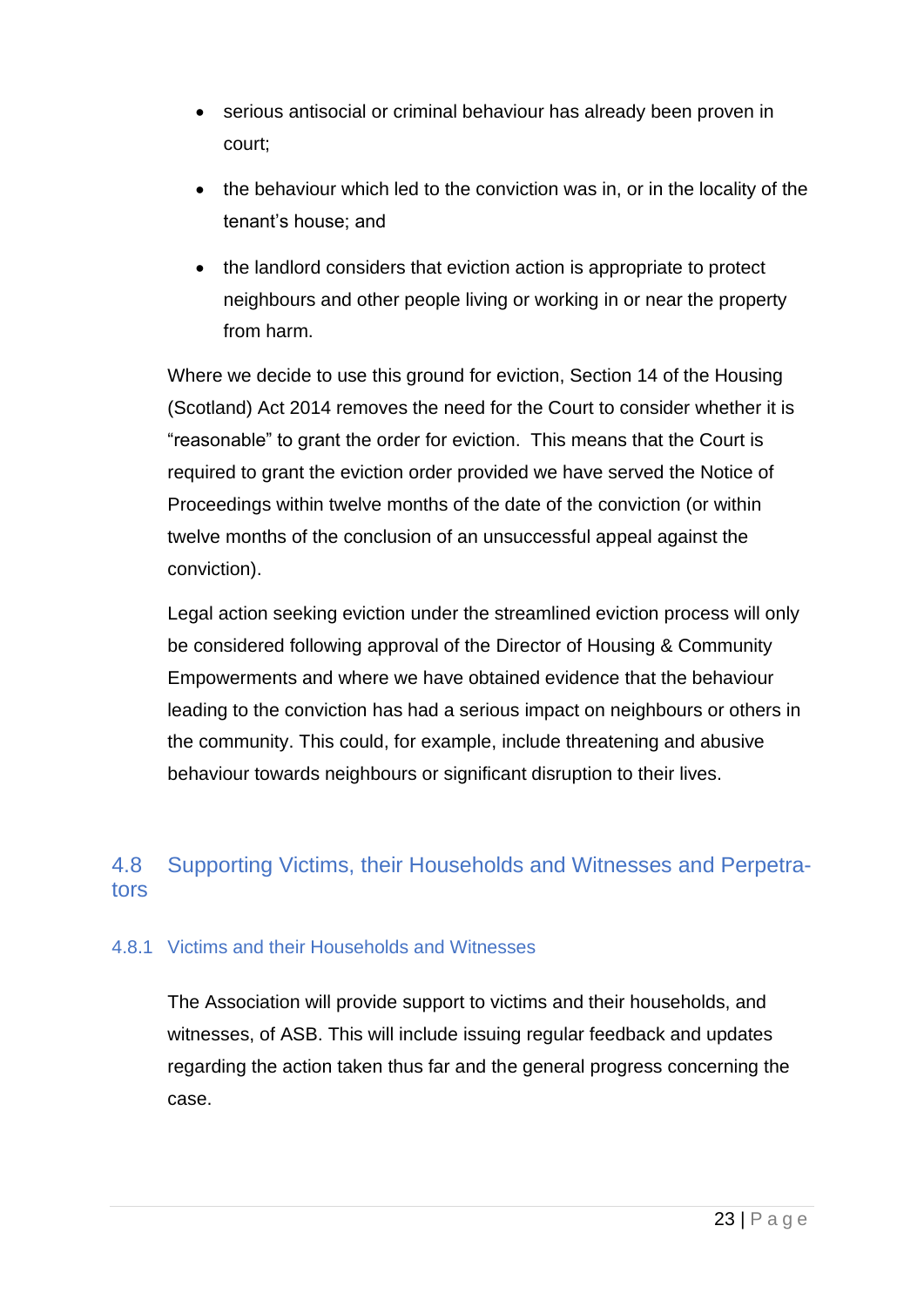Such feedback may entail advice pertaining to the limitations of the Association's discretion to deal with certain incidents, and the most appropriate alternative agency that should be contacted or involved.

We will also ensure that our staff are fully trained in this department, and that our Policy and Procedures are clearly outlined when taking initial reports of ASB. We will also consider the need for additional security for certain cases.

#### 4.8.2 Perpetrators of ASB

In addition, we recognise that a perpetrator of ASB may be vulnerable. This concerns issues regarding drug abuse, alcohol abuse, mental health, disabilities and potentially age.

In such cases, we will try to ensure that they have access to support to help address their behaviour. This may entail liaising with relevant professional organisations, whose functions and remits extend to managing certain aspects of ASB.

#### 4.8.3 Staff Training

All relevant staff will be trained to appropriately and adequately manage ASB issues. Training will form part of the staff induction on the ASB Policy and Procedures.

# Section 5: Compliance and Complaints

## 5.1 Compliance

#### 5.1.1 Monitoring and Reporting

The Director of Housing & Community Empowerments will present information regarding ASB issues to the Management Committee on a quarterly basis, which will include the: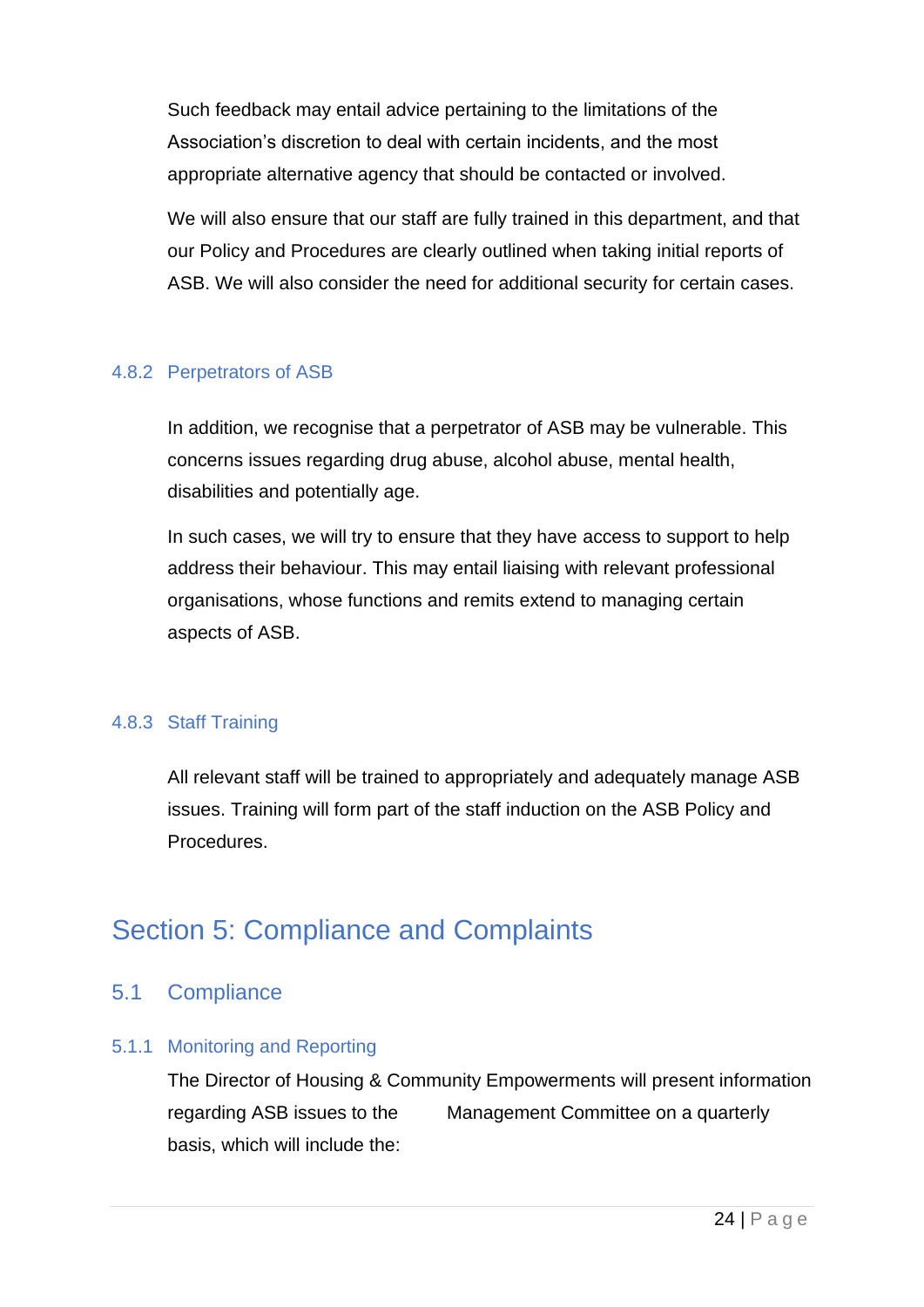- Number of cases of ASB reported within the last quarter: and
- Number of cases resolved within timescale in the last quarter.

We will utilise monitoring information to inform strategies and generally improve the management of ASB, as well as ensuring that this Policy continues to support our work in this regard.

- 5.1.2 In addition, the following is reported annually to the Management Committee and in the Annual Return on the Charter (ARC) submission:
	- The number of cases of anti-social behaviour reported in the reporting year
	- Of those, the number of cases resolved in the reporting year
	- Of those at, the number of cases resolved within locally agreed targets in the reporting year

#### 5.1.2 Confidentiality

All information that we receive will be treated as confidential. However, in certain circumstances, we may be subjected to a duty to disclose confidential, yet relevant, information to other statutory agencies.

## 5.2 General Complaint Handling Procedure

- 5.3.1 Any tenant can submit a complaint via the Association's complaints procedure if they feel that we have failed to correctly apply the ASB Policy.
- 5.3.2 Our complaint handling procedure was established by the Scottish Public Services Ombudsman (SPSO).
- 5.3.3 In accordance with housing law, we provide our tenants with thorough information pertaining to our complaint handling process. Moreover, we also advise all service users on their right to complain.
- 5.3.4 A complaint is defined as: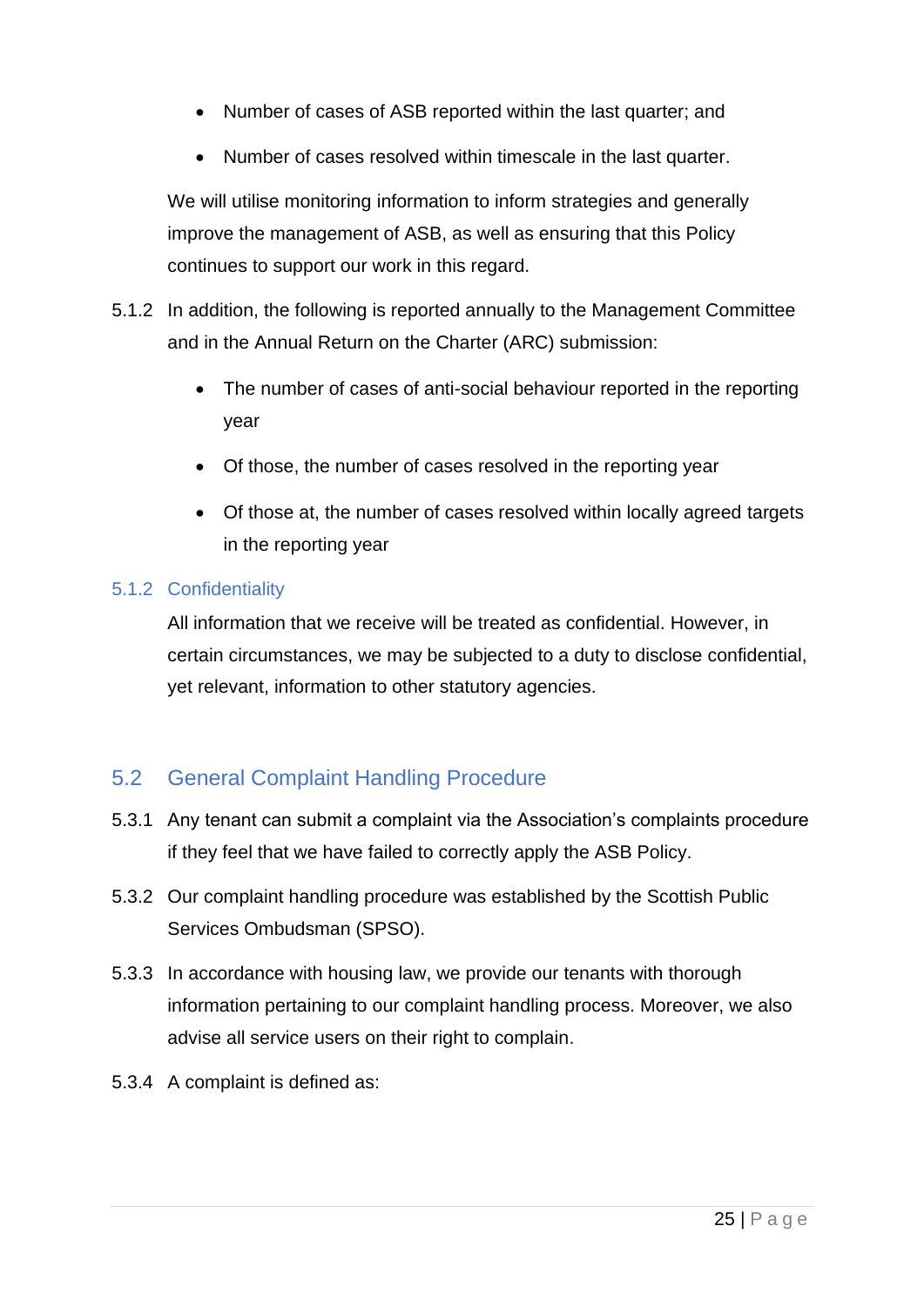"An expression of dissatisfaction by one or more members of the public about the housing association's action or lack of action, or about the standard of service provided by or on behalf of the housing association".

5.3.5 Our complaints handling process includes explicit reference to customer complaints relating to equalities issues. In addition, we have a regulatory requirement to provide information to the Scottish Housing Regulator on the number of customer complaints we receive that relate to equalities issues in the ARC.

# Section 6: Review of Anti-Social Behaviour Policy

6.1 This policy will be reviewed every 3 years to ensure that the appropriate amendments are made. All staff and relevant third parties will be informed. Continuously subjecting our Policy to review will ensure that its effectiveness is maintained, and that feedback can be acted upon in a reasonable time frame.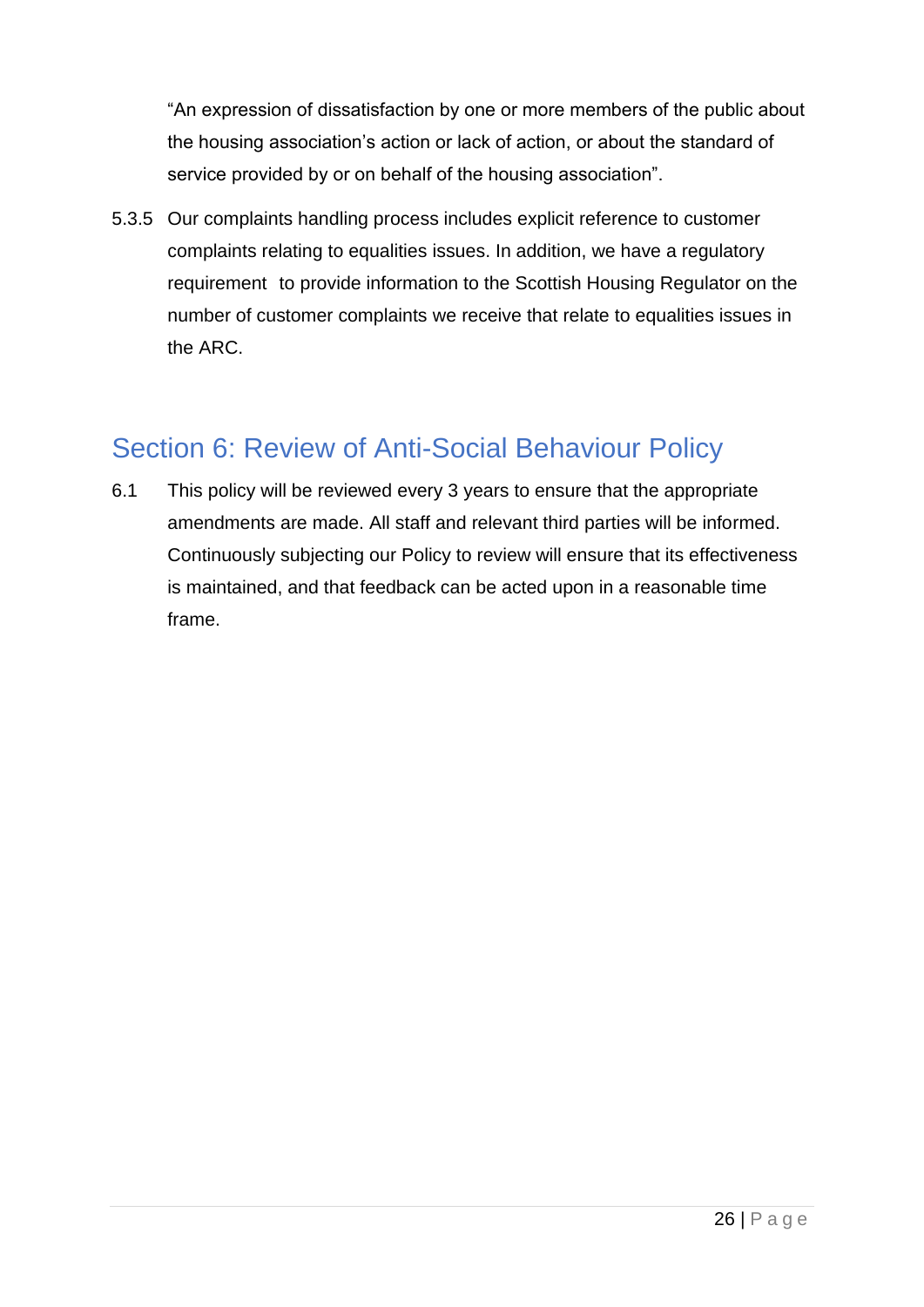#### **GOOD NEIGHBOUR AGREEMENT**

This agreement has been drawn up to emphasise the Association's expectations of its tenants with regards to behaviour and the action it will take should the responsible person's actions be deemed unacceptable.

I/We \_\_\_\_\_\_\_\_\_\_\_\_\_\_\_\_\_\_\_\_\_\_\_\_\_\_\_\_\_\_\_\_\_\_\_\_\_\_\_\_\_\_\_Date: \_\_\_\_\_\_\_\_\_\_\_\_\_\_\_

#### (Signed)

Therefore undertake on our part to:

- ❖ Keep my/our house in a reasonable state of cleanliness and decoration.
- ❖ Wash the stairs, landings, close and common areas once a week, in rotation with my/our neighbours.
- ❖ Keep my/our garden neat and tidy and also the common backcourt bin areas.
- ❖ Place all domestic rubbish in the bins provided and to arrange the uplift of bulk items by contacting GCC Cleansing on 0141 287 9700 or [www.glasgow.gov.uk/bulkywaste](http://www.glasgow.gov.uk/bulkywaste)
- ❖ Ensure my/our pets do not foul the backcourt, close, stairs or open play areas and they are kept under control and do not cause annoyance or nuisance to neighbours.
- ❖ Show consideration for my/our neighbours and not to cause nuisance or disturbance to them or their visitors including being responsible for my/our visitors.
- ❖ Be aware of the problems caused by excessive noise, particularly regarding late night use of domestic appliances and visitors to my/our property. This is especially important for those living in tenemental accommodation.
- ❖ If applicable take responsibility for my/our children. Being a good neighbour applies to children too. If applicable, my/our children will be made aware that respect should be shown to our neighbours and their property, especially in flats where areas are shared.
- ❖ Ensure that no damage occurs to Association property by me, by other persons residing with me or visitors to my property.

Linthouse Housing Association will take action to ensure that tenancy breaches and disputes are dealt with by:

- ❖ Taking every step possible to make the offending resident stop the nuisance behaviour, this will include working with our partners such as Police Scotland.
- ❖ Informing tenants/owner occupiers if their household or visitors have been causing nuisance in the vicinity of their home.
- ❖ Reminding parents that they are responsible for the behaviour of their children and their friends.
- ❖ By recording all cases of tenancy breaches and disputes and not disposing of the case until a satisfactory result has been achieved.
- ❖ Pursuing vigorously under the law any failure to carry out the obligations of the tenancy/management agreement that relates to maintenance of the common environment, maintaining gardens, cleaning closes, stairs, landings, proper disposal of rubbish.
- ❖ Keep complainants fully informed of the progress and outcome of their complaint.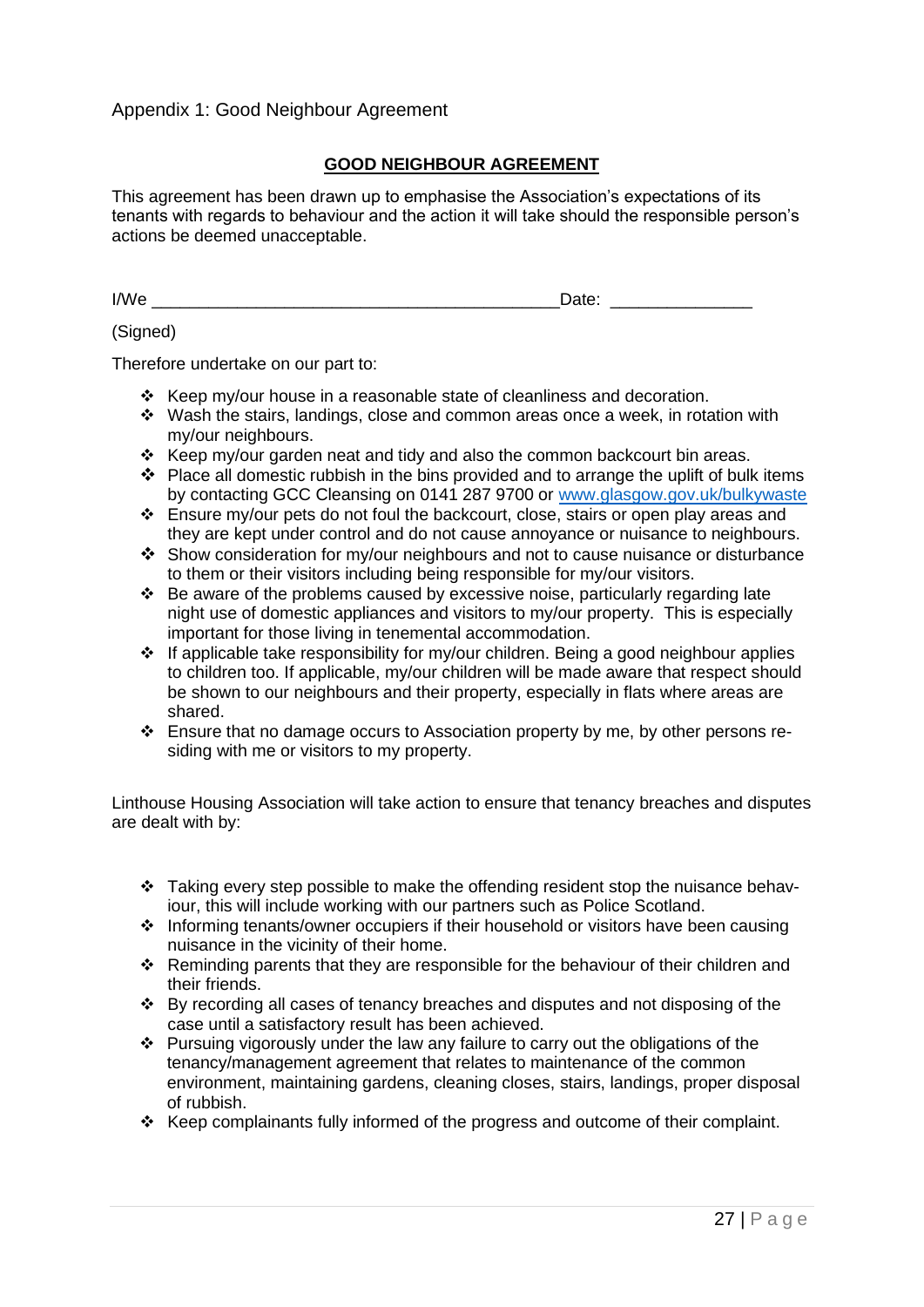# Appendix 2: Equality Impact Assessment

| <b>TITLE OF POLICY:</b>                                                                                                                                                      | <b>Anti-Social Behaviour Policy</b>                                                                                                                                                                                                                                                                                                                                                          |
|------------------------------------------------------------------------------------------------------------------------------------------------------------------------------|----------------------------------------------------------------------------------------------------------------------------------------------------------------------------------------------------------------------------------------------------------------------------------------------------------------------------------------------------------------------------------------------|
| <b>Strategic Outcome:</b>                                                                                                                                                    | To ensure that every resident has the right<br>to have enjoyment of their home and that<br>persons living in or visiting the area can do<br>so without fear.                                                                                                                                                                                                                                 |
| What is the purpose of the proposed<br>Policy?                                                                                                                               | To ensure that Association is complying<br>with legislation and has a clear policy for<br>staff managing anti-social behaviour, to<br>focus on preventative measures, sustain<br>tenancies whilst ensuring our investment is<br>protected and our viability is safeguarded<br>through the area being a safe area to live,<br>work and build communities.                                     |
| Protected Characteristic Groups affected by<br>the Policy                                                                                                                    | $\cdot$ Age;<br>• Disability;<br>• Gender Reassignment;<br>• Marriage and Civil Partnership;<br>• Pregnancy and Maternity;<br>• Race;<br>• Religion or Belief;<br>$\cdot$ Sex:<br>• Sexual Orientation<br>· language and social origin; and<br>• other personal attributes                                                                                                                   |
| Who is the target audience of this policy or<br>who is intended to benefit from the<br>proposed policy and how? (ie. employees,<br>service users, management committee etc.) | The principal recipients of the policy are our<br>tenants, owner occupiers and other service<br>users, who may contact the Association<br>about anti-social behaviour.                                                                                                                                                                                                                       |
| List any existing documents, evidence,<br>research which have been used to inform<br>the EqIA (this must include relevant data<br>used in this assessment)                   | Equality Act 2010;<br>Housing (Scotland) 2001, 2010, 2014 Acts;<br>Antisocial Behaviour (Scotland) Act 2004<br>Data Protection Act 2018<br>Outcomes 1 (Equalities), 2<br>(Communication), 3 (Participation) and 6<br>(Estate Management) of the Scottish Social<br>Housing Charter; and<br><b>SHR's Regulatory Framework Standards</b><br>(Nos 1 and 2):                                     |
|                                                                                                                                                                              | 1. The governing body leads and directs the<br>RSL to achieve good outcomes for its<br>tenants and other service users.<br>2. The RSL is open about and accountable<br>for what it does. It understands and takes<br>account of the needs and priorities of its<br>tenants, service users and stakeholders.<br>And its primary focus is the sustainable<br>achievement of these priorities.4 |